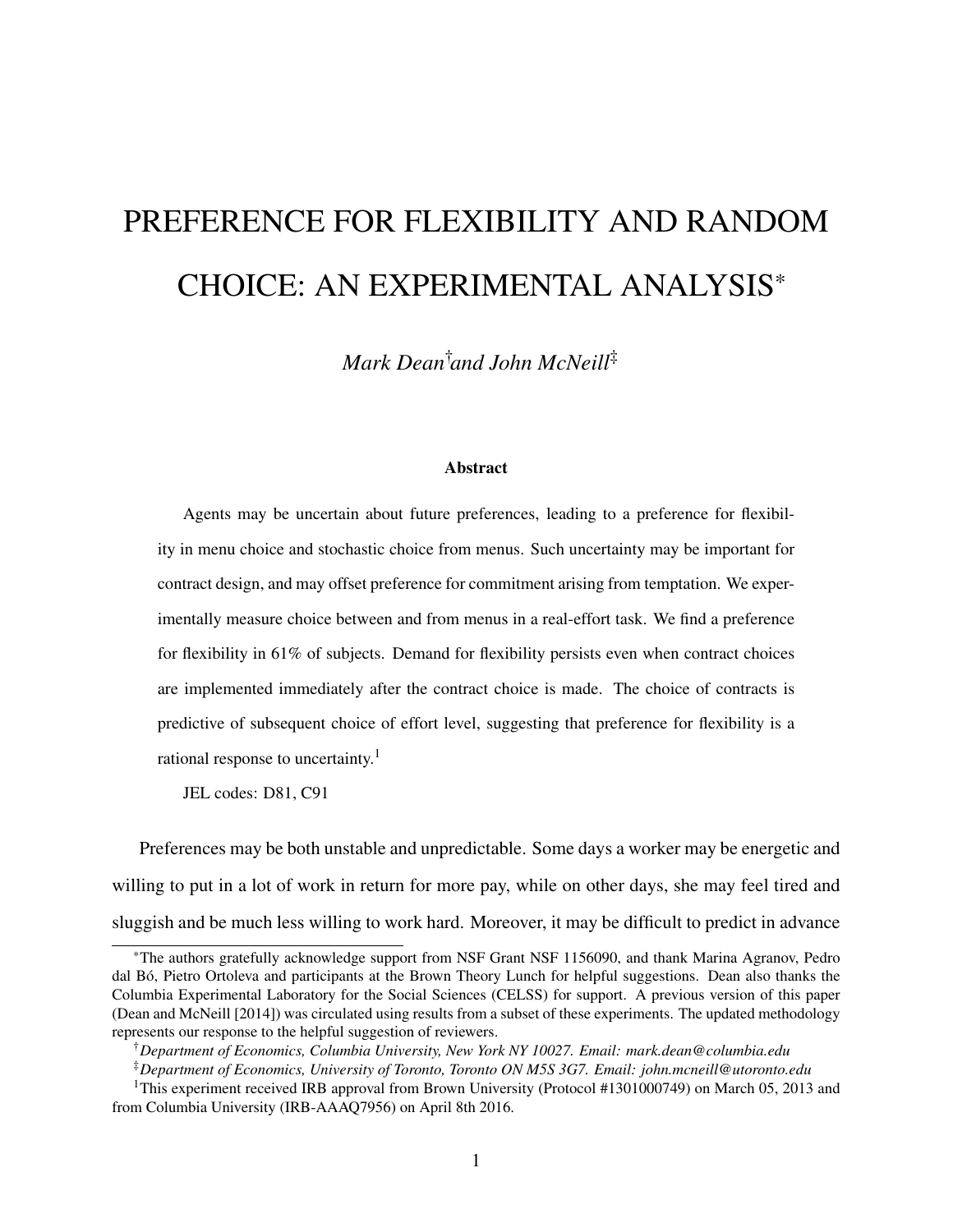in which of these states she will find herself on a particular day. Such preference uncertainty may lead to a 'preference for flexibility': a decision maker (DM) who is uncertain about her future cost of effort may want to have a number of different output/payment combinations available to choose from when the uncertainty resolves itself. Preference uncertainty has been studied in the decision theory literature,<sup>2</sup> and is of significant practical importance, for example in the design of labor contracts.

Preference uncertainty is of particular importance in relation to the sizable recent behavioral literature on issues of temptation and self-control. A key behavioral implication of temptation is a *preference for commitment*, or a desire to reduce the options available to choose from in the future. For example, a dieter may prefer a restaurant which sells only salads, rather than one which sells salads and hamburgers, to avoid the future temptation. Preference for commitment has received much theoretical<sup>3</sup> and empirical<sup>4</sup> attention, including in labor market settings similar to that we study below (Kaur, Kremer and Mullainathan [2014]). Yet arguably there are surprisingly few examples of commitment contracts outside those designed by behavioral economists (see, for example, Laibson et al. [2015]). One possible reason for this is preference uncertainty: recent work<sup>5</sup> has highlighted the role of uncertainty in offsetting any preference for commitment arising from time inconsistency related to problems of temptation. However, as yet there exist no empirical measures of the importance of preference uncertainty for menu choice.

This paper reports the results of three experiments which explore the extent to which preference uncertainty is an important component of behavior in a real-effort task. We first document that subjects exhibit significant preference for flexibility in their choice of labor contracts. This true both when choosing contracts for work to be performed 10 days in the future and, more surprisingly, for work to be performed immediately. Introducing an explicit stochastic element to the labor contract increases preference for flexibility, as would be expected if the preference for flexibility is a rational response to uncertainty. Secondly, we show that preference over contracts

<sup>&</sup>lt;sup>2</sup>See for example Kreps [1979], Dekel, Lipman and Rustichini [2001] and Ahn and Sarver [2013].

<sup>&</sup>lt;sup>3</sup> for example Gul and Pesendorfer [2001]; Noor [2007], see Lipman and Pesendorfer [2011] for a review.

<sup>4</sup> for example Ashraf, Karlan and Yin [2006]; Toussaert [2018*a*], see Bryan, Karlan and Nelson [2010] for a review. <sup>5</sup> for example Amador, Werning and Angeletos [2006] and Galperti [2015].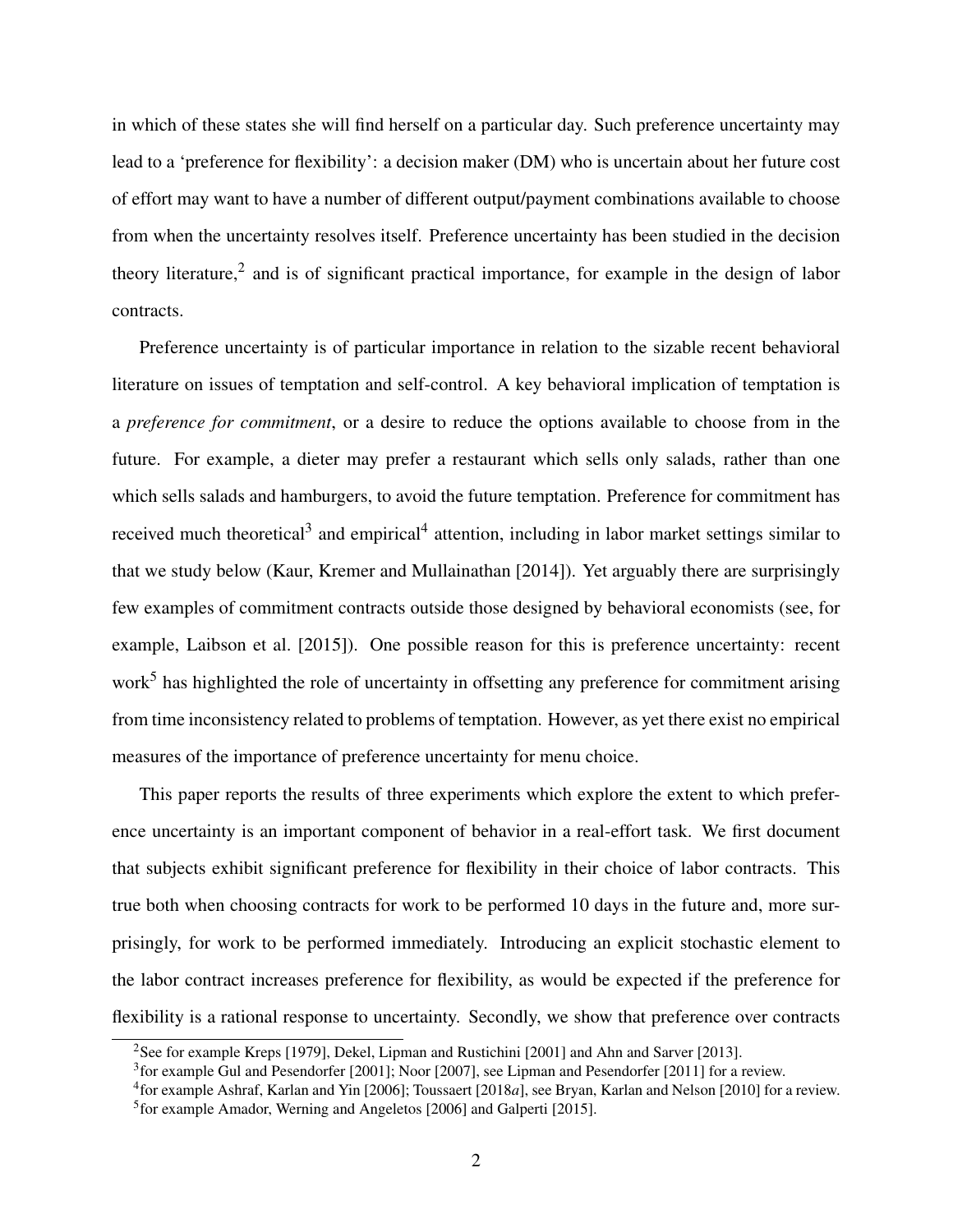is related to choice from those contracts in a manner that is qualitatively in line with that predicted by Ahn and Sarver [2013].<sup>6</sup>

Subjects in our experiment were offered the chance to perform simple arithmetic tasks for money. The experiment was conducted using Amazon's Mechanical Turk platform, an Internet marketplace through which people are hired to perform small tasks that are not easily automated, such as podcast transcribing or image tagging. A significant advantage of using the Mechanical Turk platform is the close relationship between the tasks involved in our experiment and the tasks that these workers usually perform, meaning that we classify our study as a 'quasi-field' experiment.

Subjects' payments were governed by an employment contract which described how much they would earn conditional on achieving a target number of tasks. A 'Low' contract had a low target and low payment, a 'High' contract had a high target and high payment, and a 'Flex' contract offered both low and high targets, with the corresponding payments. Subjects were asked to make choices between pairs of contracts using a multiple price list (MPL) method, and subsequently worked under various different contract regimes - some provided exogenously and some based on their choices.

Using this basic framework we ran three distinct experiments. In Experiment 1, subjects had the opportunity to work for pay on 14 consecutive days. For the first 11 days, subjects were exogenously provided with the Flex contract. After working on day 1, subjects were asked to make a series of incentivized choices which determined the work contract they faced on days 12- 14. Thus, in Experiment 1 there was a significant time gap between the choice of contract and the implementation of that contract. In order to explore the importance of this time gap, we also ran a second experiment (Experiment 2) in which the chosen contract was implemented immediately after it was chosen. In Experiments 1 and 2, any uncertainty was naturally occurring - i.e. due to uncertainty of the subject about the costs and benefits of completing the experiment. Experiment 3 explored the causal impact of uncertainty on menu choice by introducing an explicit stochastic

<sup>6</sup>This model combines the preference for flexibility model of Dekel, Lipman and Rustichini [2001] with the stochastic choice model of Gul and Pesendorfer [2006].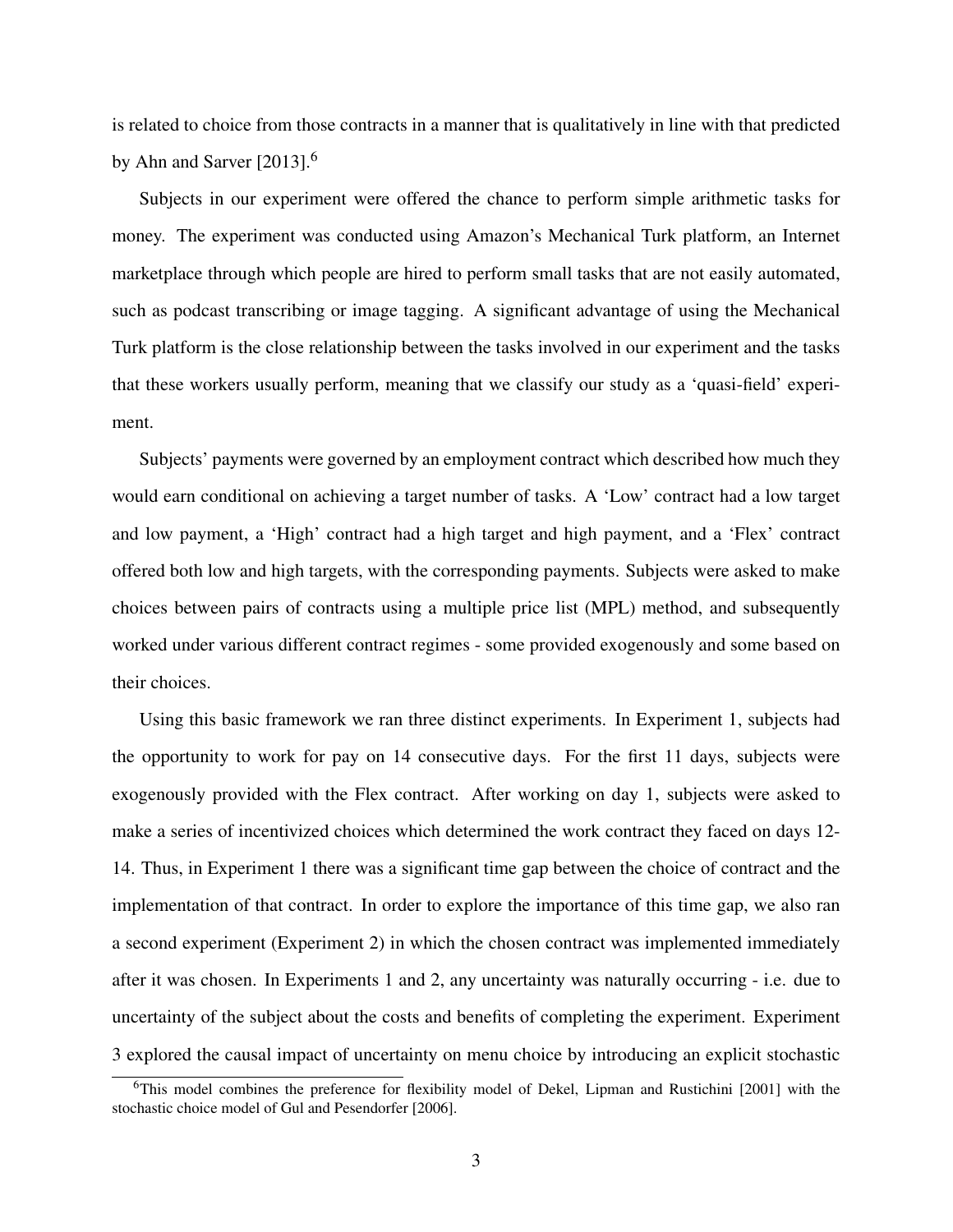element to the labor contracts. Such uncertainty should act to increase preference for flexibility.

We find a significant degree of preference for flexibility in all our experiments. In Experiment 1, 42% of well-behaved subjects<sup>7</sup> exhibited a strict preference for flexibility (i.e. were prepared to pay for the Flex contract over both the Low and High contracts) in our baseline parametrization, and 61% exhibited such preferences for some parameter values. Moreover, in our baseline specification, 93% of subjects demonstrated preferences in line with set monotonicity (i.e. never strictly prefer a smaller set), as required in Dekel, Lipman and Rustichini [2001] and Ahn and Sarver [2013]. Across all specifications, 18% of subjects exhibit some violation of set monotonicity.

One possible reason for the preference for flexibility exhibited in Experiment 1 is the significant time gap between the choice of a contract and its implementation. Experiment 2 suggests that this is not the only, or perhaps even primary, motivator for the demand for flexibility. Even when subjects are choosing between contracts that they use immediately after making that choice we still find considerable preference for flexibility - 51% of the subjects in the baseline parametrization (and 78% for some parametrization) exhibit a preference for flexibility in Experiment 2.

We also find that an exogenous increase in uncertainty leads to an increase in preference for flexibility. Preferences over contracts therefore respond to changes in the environment as predicted by a model of preference uncertainty. We demonstrate this effect in Experiment 3, which introduced a stochastic component to the number of tasks that needed to be completed for the High target. This uncertainty was resolved after the contract was chosen but before it was implemented. Thus, subjects did not know how many tasks they would have to complete for the High target at the time that they chose the contract, but did know when the contract was in effect. We find an increased preference for flexibility under such a 'random' contract, indicating that subjects take the degree of uncertainty into account when making menu choices.

We next study subjects' choice of effort when faced with a labor contract, and compare this to their preferences between different types of contract. We find that the two are related, in line with the model of Ahn and Sarver [2013]. Using the 11 repetitions of the exogenously provided 'Flex'

<sup>&</sup>lt;sup>7</sup>We describe what we mean by well-behaved in section  $3.1$  - essentially it means subjects who avoided making dominated menu choices.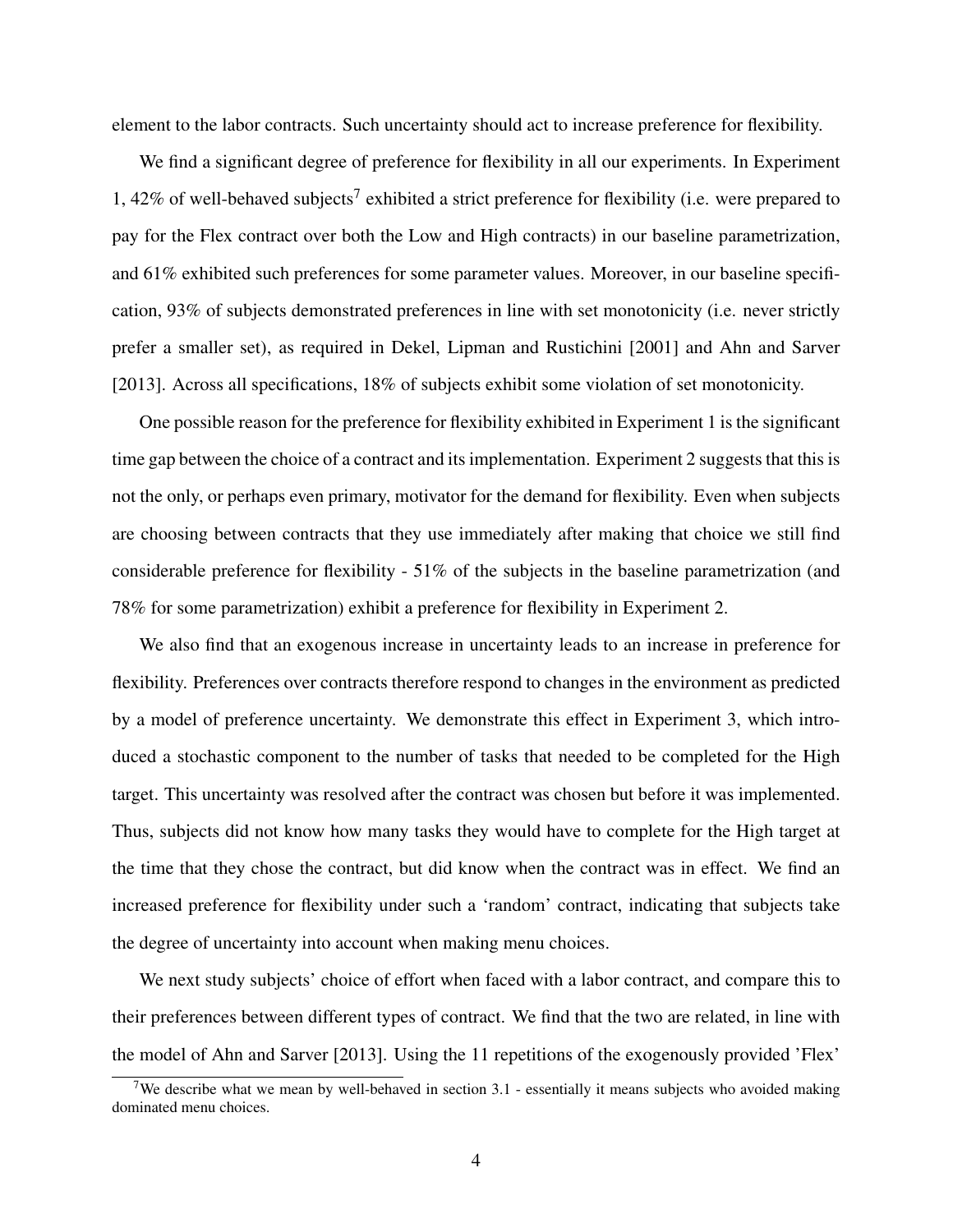contract in Experiment 1 we estimate stochastic choice functions for each subject. Ahn and Sarver [2013] provides two conditions that are necessary for menu preferences and stochastic choice to derive from the same underlying preference uncertainty. The first is that a DM who is prepared to pay for an alternative to be included in his or her menu must use that alternative with positive probability. The second is that a DM who uses an alternative must be prepared to pay to have it in his or her menu (except in the case of indifference). We find evidence for both of those effects: subjects who paid for the Flex contract over the Low contract were significantly more likely to use the high effort level, while those who paid for the Flex contract over the High contract were significantly more likely to use the low effort level. Moreover, 90% of non-indifferent subjects who used the low target strictly preferred the Flex contract to the High contract, while 89% of such subjects who used the high target strictly preferred the Flex contract to the Low contract. This provides evidence that the preference for flexibility we observe is related to preference uncertainty rather than, for example, a heuristic preference for larger choice sets, or a failure of rationality

It is of interest to try to understand what it is that our subjects were uncertain about, particularly as we find a considerable amount of preference for flexibility in Experiment 2 when there is a small temporal gap between the choice of contract and its implementation. Our preferred interpretation is that subjects are uncertain about the cost of supplying the effort necessary at the point at which the contract must be implemented. Possible sources include uncertainty over the difficulty of the particular questions they will be asked, changes in the opportunity cost of time (for example, due to receiving a phone call), or the effect of fatigue and boredom. These sources of uncertainty can be important even across small time periods. Importantly, they all have natural counterparts in a wide variety of work settings.

To our knowledge our paper is the first to experimentally document and study preference for flexibility in menu choice. $8$  We are also the first to link such preferences to subsequent choice from menus. This link helps to identify preference uncertainty as a cause of a preference for larger

 ${}^{8}$ By 'flexibility' we mean that the union of two menus is preferred to either of the underlying menus. Other work (e.g. Sonsino and Mandelbaum [2001]) has documented the fact that people may pay for larger menus in line with standard theory. Also related is the work of Costa-Gomes, Cueva and Gerasimou [2019] which demonstrates a desire for choice deferral - see section 6.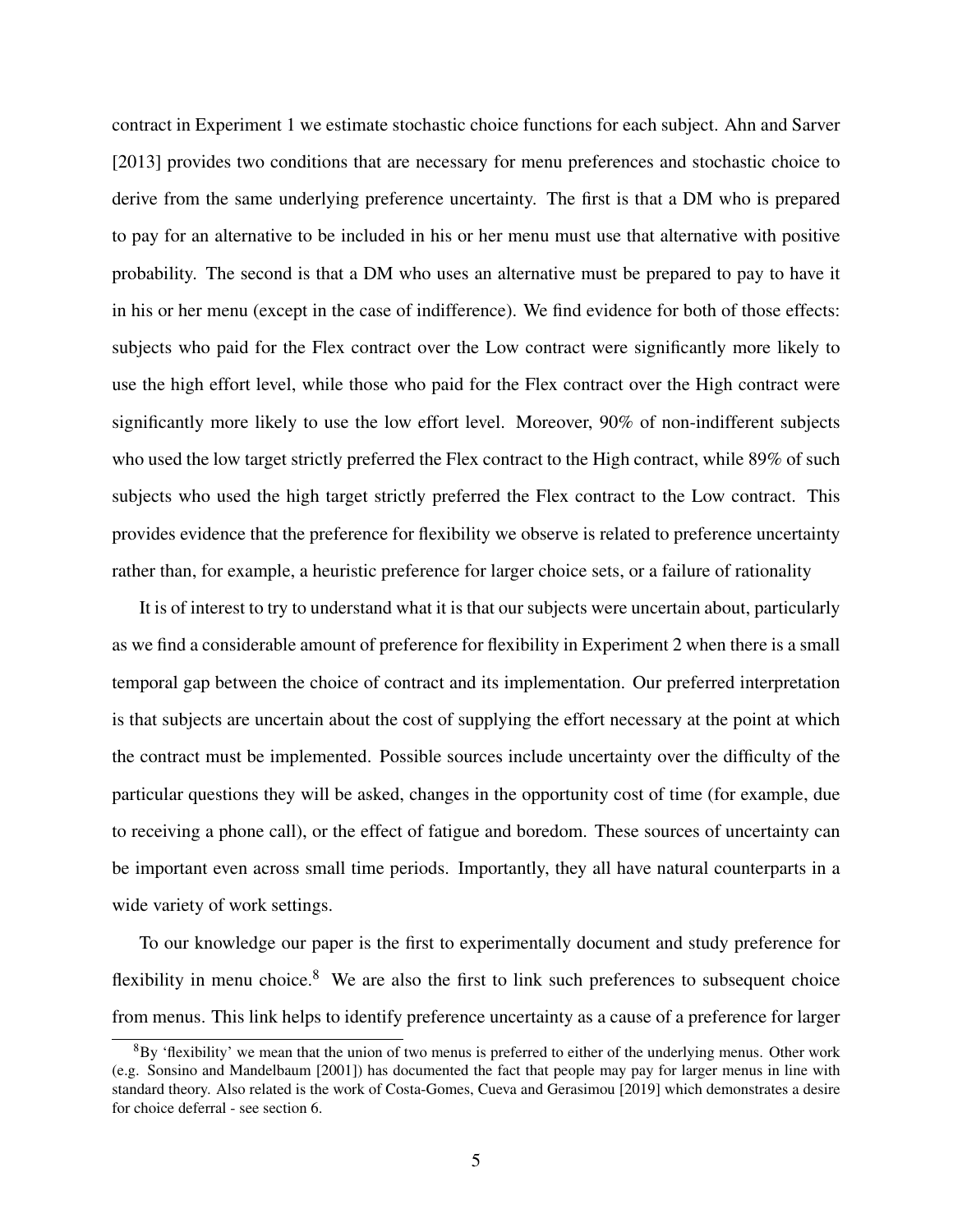menus, a mechanism that has been posited since at least Kreps [1979], but never tested. In doing so, we also provide an explicit test of the model of Ahn and Sarver [2013]. Other recent papers have documented a preference for smaller choice sets in their subject population. In some cases (for example Kaur, Kremer and Mullainathan [2014]; Toussaert [2018*b*]) this is explained as due to desire to avoid temptation. Le Lec and Tarroux [2020] interpret their results as stemming either from fears about the decisions a future self will make, or cognitive short cuts on the part of the subject. Identifying the environmental factors which lead people to prefer larger or smaller choice sets is clearly an important direction for future research.

Our work also has relevance for contract design. The large fraction of subjects in our experiment who express preferences for flexibility in their choice of work arrangements are likely to dislike restrictive labor contracts which (for example) include fixed quotas or hard deadlines. This is of particular interest in light of the large theoretical and practical literature relating to temptation and self-control. As pointed out in Amador, Werning and Angeletos [2006], preference uncertainty provides an offsetting preference for flexibility, making commitment costly. Our results suggest that it may be important to take into account preference uncertainty when designing commitment contracts. We discuss this issue further in Section 5.

The remainder of the paper is organized as follows. Section 1 describes the theoretical background, 2 outlines the experimental design, 3 our data and identification strategies, and 4 our results. Section 5 discusses the implications of our findings and the source of subject uncertainty. Section 6 describes the related literature, and 7 concludes.

# 1 Model

Our analysis is based around a model of behavior in which a decision maker faces uncertainty about his or her future preferences. This can lead to both a preference for flexibility (in the manner of Dekel, Lipman and Rustichini [2001], henceforth DLRS) and stochastic choice (in the manner of Gul and Pesendorfer [2006], henceforth GP). Ahn and Sarver [2013] (henceforth AS) provides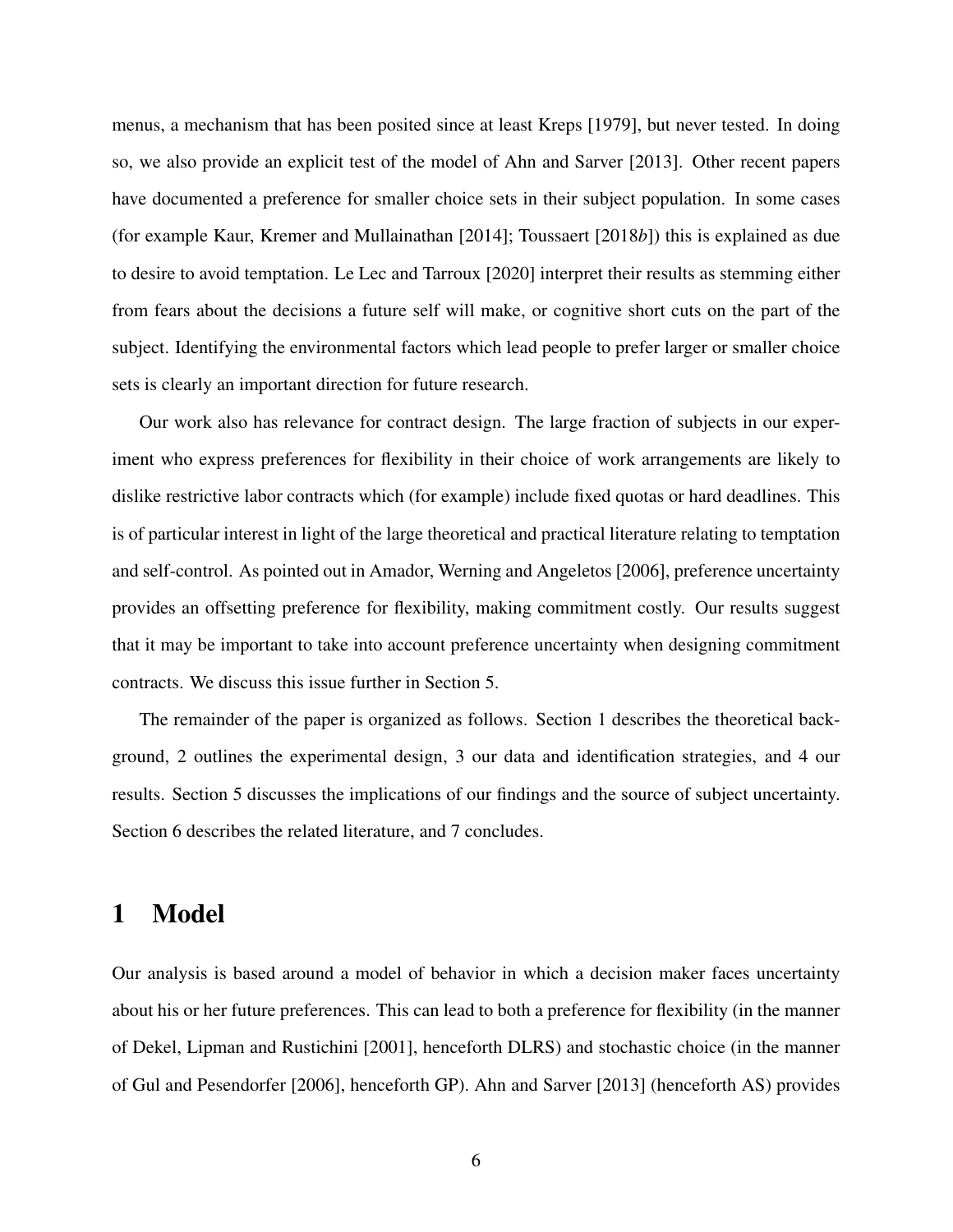conditions under which the same uncertainty can be seen as driving both preference for flexibility and stochastic choice.

The building blocks of the 'preference uncertainty' model described by AS are a set of alternatives *Z*, lotteries over these alternatives  $\Delta(Z)$ , and menus of such lotteries *A*, with  $\mathscr A$  denoting the set of such menus. The DM has preferences over  $\Delta(Z)$  which depend on the (unobserved by the researcher) realization of a subjective state  $s \in S$ , and are modeled via a state dependent utility function  $u : S \times \Delta(Z) \rightarrow \mathbb{R}$ . The DM has beliefs about the likelihood of states denoted by the probability distribution  $\mu \in \Delta(S)$ .

This model can be used to understand the DM's preference over menus (which we represent with the complete preference relation  $\succeq$  on  $\mathscr A$ ). The assumption is that uncertainty about *S* resolves itself after the DM chooses a menu, but before he or she chooses from that menu. Thus menu preferences are represented by a utility function defined for every *A* by:

$$
U(A) = \sum_{S} \mu(s) \cdot \max_{x \in A} u(s, x)
$$
 (1)

In words, the utility of a menu *A* is equal to the expected utility of the best option in *A*, with expectations taken over the different possible utility functions indexed by the state *S*.

The same model can also be used to describe the distribution of choices from a given menu. Using  $\lambda : \mathscr{A} \to \Delta(\Delta(Z))$  to denote the probability of choosing each alternative from each menu, the model predicts that  $9$ 

$$
\lambda^{A}(x) = \sum_{s \in S} \mu(s) \mathbf{1}[x \in \argmax_{x \in A} u(s, x)] \tag{2}
$$

The probability that an option *x* is chosen from a set *A* is equal to the probability of the states in which *x* is the highest utility object in *A*, as captured by the indicator function in Equation 2.

AS provides conditions under which a DM's preferences over menus are consistent with his or her (stochastic) choice from menus: in other words, the same beliefs and state-dependent utility function can be used to represent a DM's preferences over menus (in the sense of Equation 1) and

 $9$ Subject to a tie-breaking rule, which GP also address as another potential source of randomness.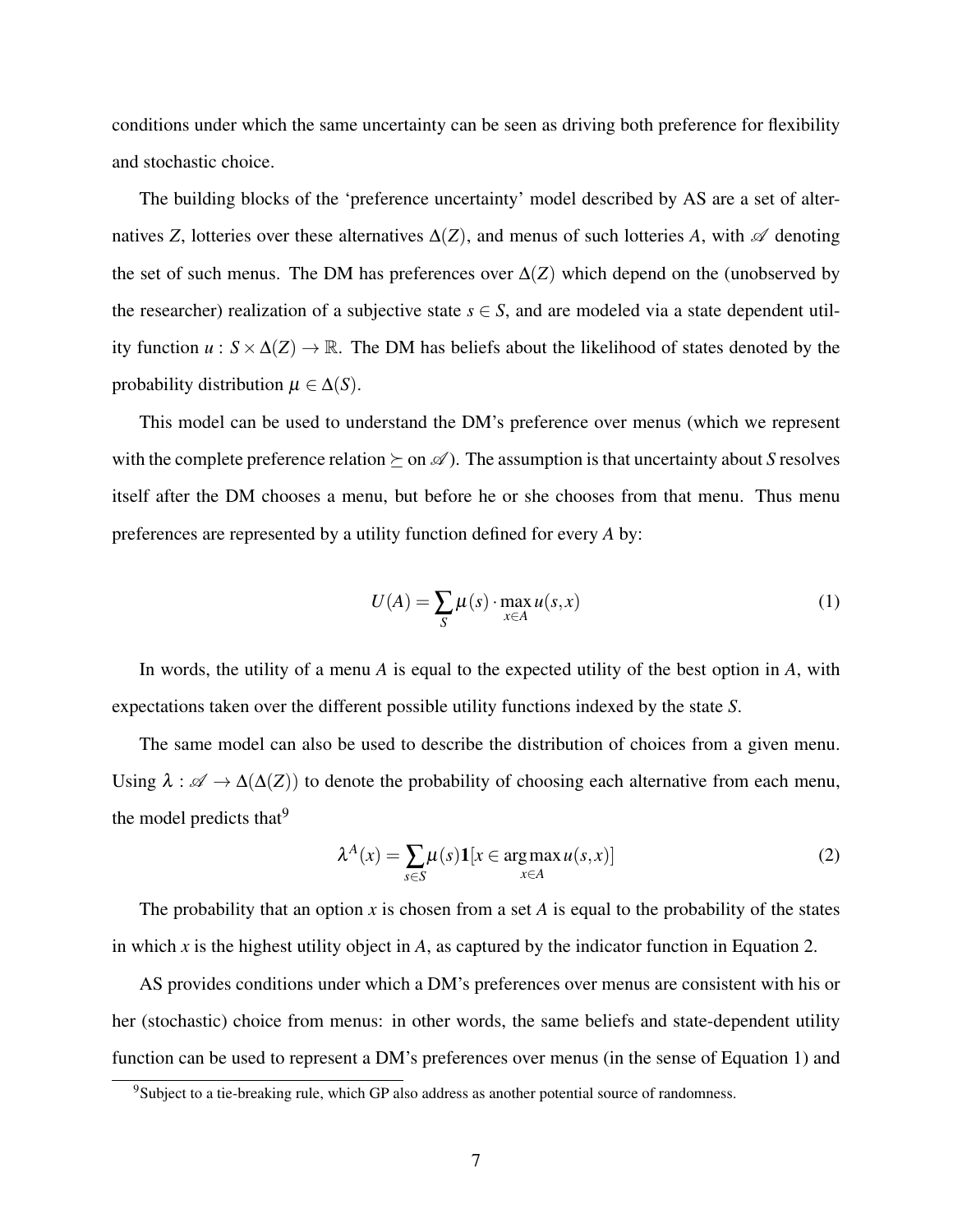stochastic choice function (in the sense of Equation 2). Of particular interest to our study are three behavioral implications:

- 1. **Preference for Flexibility:** Consider two menus *A* and *B* such that  $A \succeq B$ . If future preferences are certain (for example if *S* is a singleton) then Equation 1 would imply  $A \cup B \sim A$ . Yet if *S* is not a singleton, it is possible that  $A \cup B \succ A$ . This is what is referred to as strict 'Preference for Flexibility', and results directly from preference uncertainty. Moreover, the preference uncertainty model rules out a strict preference for smaller choice sets, so  $A \subseteq B \Longrightarrow B \succeq A$ . This property distinguishes the preference uncertainty model from models of temptation and self-control (for example Gul and Pesendorfer [2001]) in which smaller choice sets may be preferred to avoid exposure to tempting options.
- 2. **Consequentialism:**<sup>10</sup> Consider a DM who strictly prefers adding an alternative *x* to menu *A*. According to Equation 1, this can only be the case if *x* has higher utility than all the elements of *A* in some state that occurs with non-zero probability. Thus if the same preference uncertainty is to explain stochastic choice, it must be that alternative  $x$  is chosen from the menu  $A \cup \{x\}$  in some state. This is this empirical content of the consequentialism axiom of AS:

$$
A \cup \{x\} \succ A \implies \lambda^{A \cup \{x\}}(x) > 0
$$

3. Responsive Menu Preferences:<sup>11</sup> The natural counterpart to the consequentialism condition is that if *x* is sometimes chosen from the menu  $A \cup \{x\}$ , then this menu should be strictly preferred to *A*. However, this is too strong, as it could be the case that the DM is indifferent between *x* and another element of *A* in the state in which it was chosen, and its selection was as a result of a tie-breaking rule. Thus, the fourth condition is that  $\lambda^{A \cup \{x\}}(x) > 0$  implies  $A \cup \{x\}$  
ightarrow *A* except in cases of indifference. AS use continuity conditions to behaviorally rule out indifference. We discuss how we deal with this issue in section 4.2.2.

 $10$ This is Axiom 1 of AS.

 $11$ This is Axiom 2 of AS.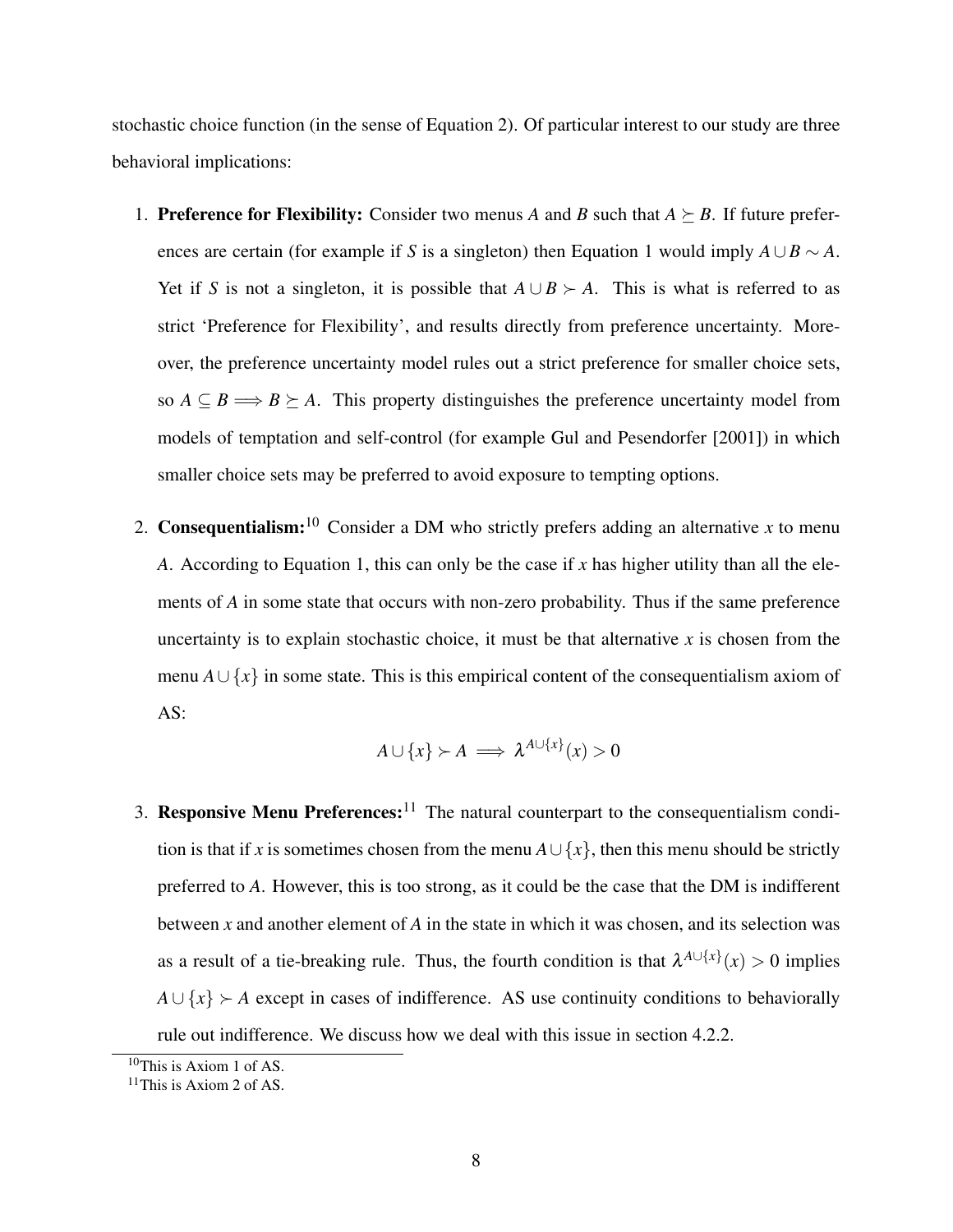The AS representation requires all of the axioms used in the construction of the DLRS and GP representations, some of which we did not seek to test in our experiment. DLRS requires that preferences over menus be a weak order and nontrivial. Our data does not allow us to test for intransitivity (though a previous version of the experiment - reported in Dean and McNeill [2014] was able to perform such a test and found little evidence for intransitive preference). We discuss the fraction of our subjects who exhibit nontrivial menu preferences in section 4. The requirements of Lipschitz continuity on preferences over menus, and continuity of random choice rules in mixtures over decision problems (GP 'mixture continuity') have no empirical content in our data set. DLRS also requires 'weak independence' of menu preferences, and although we do observe preferences over submenus, we did not mix them with other menus in a way that allows us to address failures of weak independence; similarly GP requires a form of independence ('linearity') that we did not address with this experimental framework, as we did not observe choices over lotteries - the uncertainty in our Random Contracts treatment was resolved before subjects chose from the menu. GP's 'extreme' property requires that the random choice rule selects a maximizer of some utility function with probability 1. In our set up, this is equivalent to never choosing a dominated number of tasks to complete. See Section 3.2.1 for a discussion of this issue. Finally, GP require stochastic choice to obey monotonicity: adding options to a choice set cannot increase the probability that an existing option will be chosen - i.e.  $x \in A \subset A' \implies \lambda^{A'}(x) \leq \lambda^{A}(x)$ . In this version of the experiment we do not observe subjects choosing from nested subsets of alternatives, and so cannot test this property. However, in Dean and McNeill [2014] we do find support for monotonicity.

# 2 Experimental Design

We consider behavior in three related experiments. In each experiment subjects were offered the opportunity to complete effort tasks for payment, so that final choices were made over effort/money pairs. Subjects made choices from menus of such pairs - i.e. contracts that specified the payment for the number of tasks completed. In addition to observing subjects' choices of effort/money pairs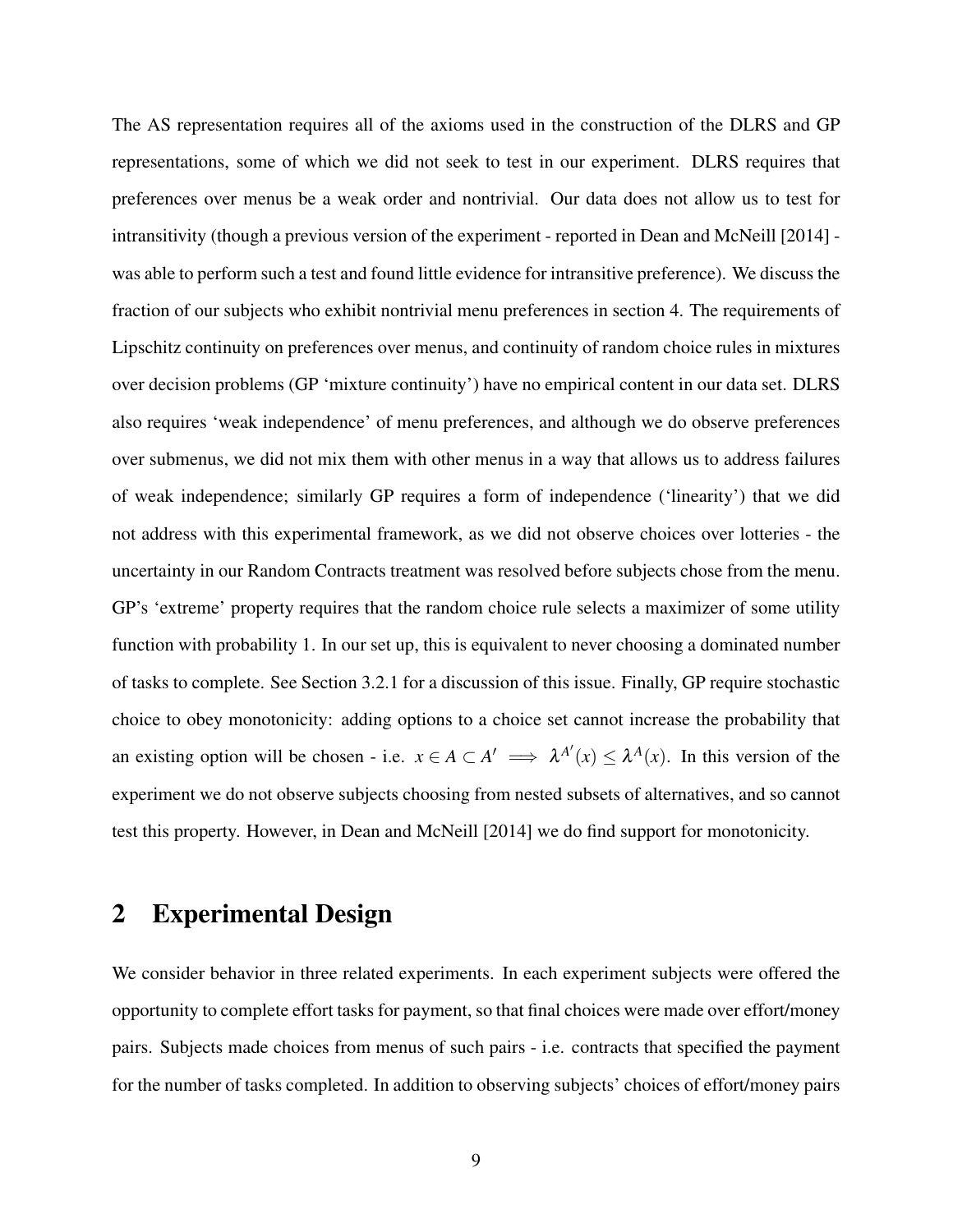from different contracts, we also elicited their preference over such contracts, allowing us to test the predictions discussed in the previous section. Implicitly, preference uncertainty would relate to the relative value of time and effort to money at the point at which the task was to be completed. In Experiment 1 subjects made choices over contracts which were then implemented 11-14 days in the future. In Experiment 2 subjects also made choices over contracts, but had their choices of contract implemented immediately after they had been made. Experiment 3 modified the design of Experiment 2 to include explicit randomness that would be resolved after the choice of contract but before the contract was implemented.

All experiments were conducted using Amazon's Mechanical Turk (MT) platform, a digital marketplace for work. "Requesters" post Human Intelligence Tasks, or "HITs", which are usually simple, repetitive jobs that typically pay very small sums for each completed task. Workers on MT view descriptions of the HITs, decide which to accept, and complete those HITs over the Internet. In our case, subjects who accepted the HIT followed a link to an external webpage, where they completed the experiment. Upon completion they were given a randomly generated code, which was used to pay them the appropriate amount given their choices in the experiment.<sup>12</sup>

One advantage of using MT for the current study is that it represents a 'quasi-field' setting: subjects had signed up through the MT platform to supply labor in exchange for money in precisely the way that was on offer in our experiment. Thus for this study population the experimental setting is arguably more natural than for the typical undergraduate pool. Further advantages of MT are the ready availability of subjects and the low cost of collecting data. The prevailing wage rate on MT is extremely low. The payments involved in our experiment were therefore low by the standard of traditional on-campus laboratory experiments, but commensurate with the prevailing wages on

 $12$ The MT worker pool is global and diverse. It is possible to filter who can accept and complete a HIT according to different criteria, including geographic location and the lifetime HIT approval rating for the worker (on all HITs completed, not just those related to this task). As we had no a priori reason to restrict our workers to a specific geographic subset, we imposed only the requirement that the worker's HIT approval rating must be above 90%, a common requirement. We did not target any particular demographics of MT workers for our recruitment. The HIT was described as a "decision-making experiment", and used the keywords "decision", "experiment", "study", "bonus", and "payment".

Some workers accepted the HIT but did not complete the experiment - in the vast majority of those cases, the subject exited the experiment prior to completing the instructions.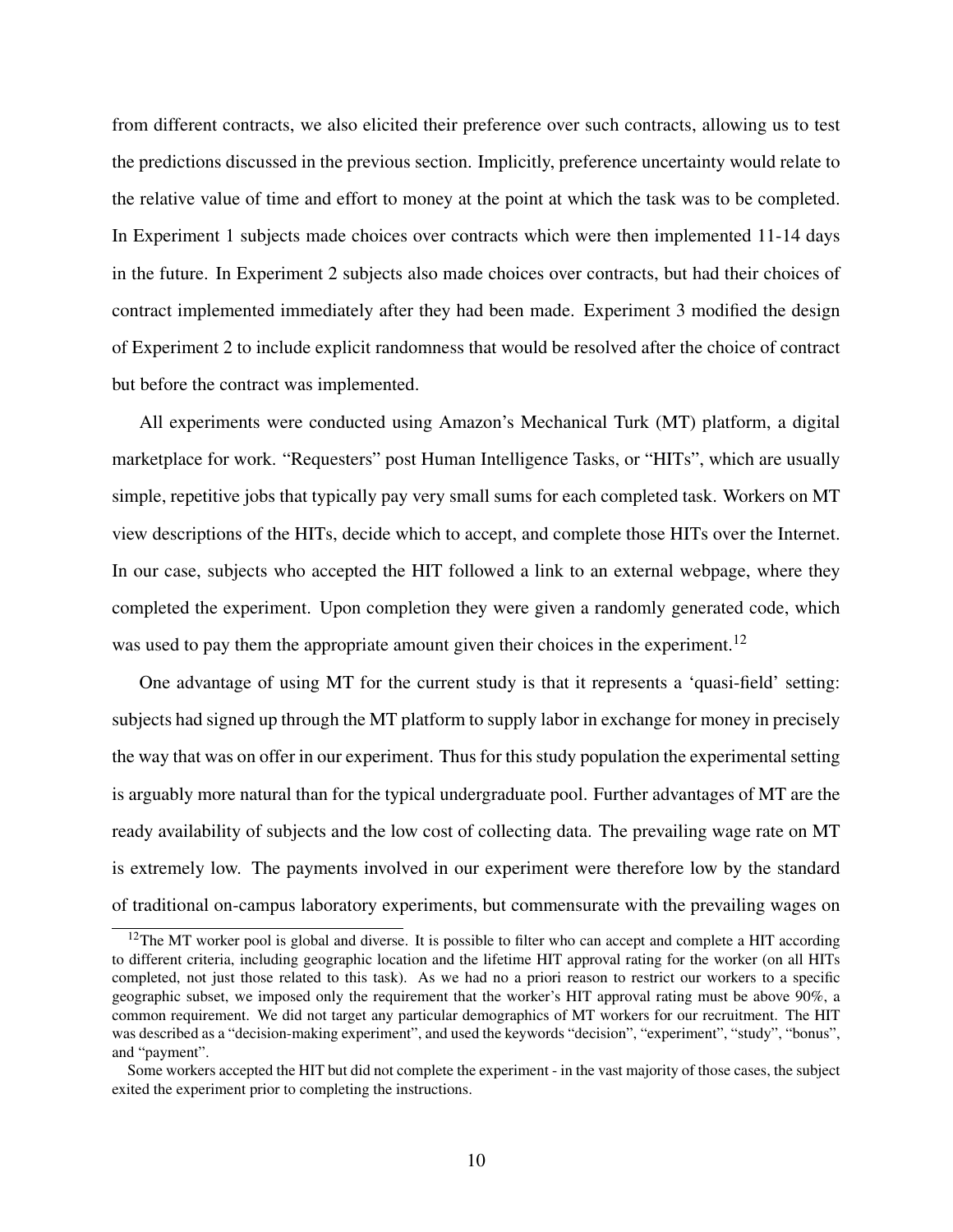MT. One cost of using MT is a reduction in experimenter control: because MT workers complete the experiment remotely, the experimental environment is not as tightly controlled as it would be in the laboratory. Accordingly it is important to pay particular attention to data quality, as subject are potentially less focused on the task at hand than they would be in the laboratory. We address this issue in Section 3.1.

## 2.1 Experimental Components

Participants in all experiments were offered the opportunity to complete effort tasks for payment. The four major components of the experiment were the tasks that subjects could choose to complete to earn additional payment, the 'task sections' in which these tasks were performed, the contracts that specified how many tasks had to be completed in order to earn different payments in a task section, and the multiple price list questions used to elicit subject preferences over contracts.

#### 2.1.1 Tasks

The building block of the experiment was a real-effort task: a simple activity that the subject could choose to perform numerous times in order to earn additional payment. Each task was an arithmetic problem that required the subject to add together two three-digit numbers. After submitting their proposed solution to the problem the subject was told whether the submitted answer was correct or incorrect - correct answers counted towards his or her current total, while incorrect answers did not. An example of a typical task screenshot can be seen in Figure I.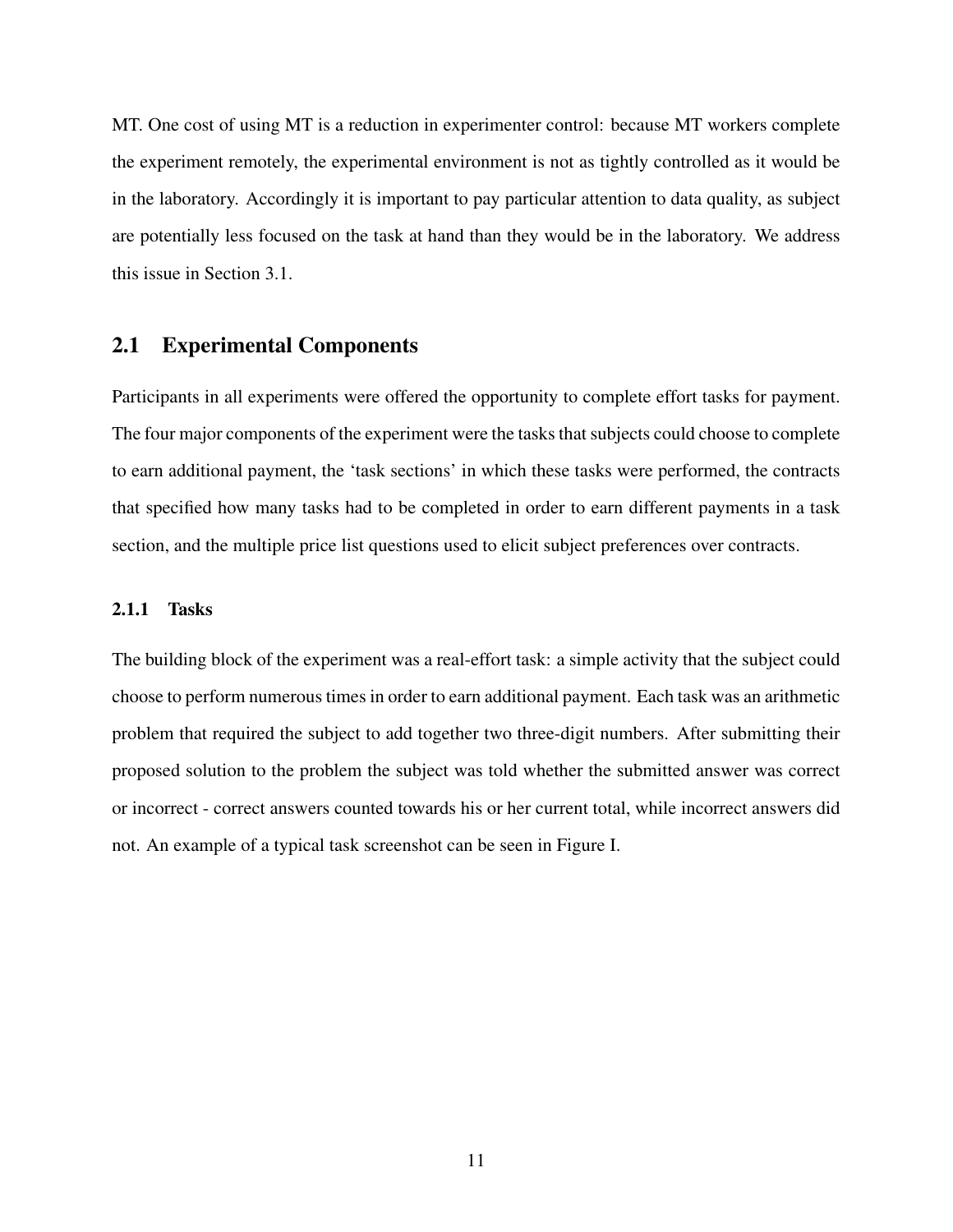# Task<sub>3</sub>

| 422 + 538 = |  |
|-------------|--|
| Entry:      |  |

Time remaining in section: 13:43.

Figure I: A typical task screen

### 2.1.2 Task Sections

In each experiment subjects were presented with a number of 'task sections'. Payment in each task section was governed by a contract which specified how many tasks needed to be completed in order to earn specified additional payments (see Section 2.1.3). In each section subjects could complete any number of tasks, but had to do so within a time limit.<sup>13</sup> Within the time limit they could complete as many tasks as they wished, although they could "retire" from the section at any time. Thus, a task section ended whenever the timer ran out, or the subject decided to stop. The intention of this time limit was to keep the subjects focused on the task at hand, rather than to make it difficult to complete the desired number of tasks. Most subjects had ample time to complete the number of three-digit addition tasks required for maximal payments with a moderate application of effort, but the time limit helped to discourage subjects from pausing in the middle of a section to do other things.

### 2.1.3 Contracts:

In each task section payment was governed by a contract which specified how many tasks must be completed in that section in order to receive an additional amount of payment, as shown in the example contracts shown in Figure II.

<sup>&</sup>lt;sup>13</sup>While completing tasks, subjects were shown the number of tasks they had completed correctly in that section, as well as the payment that that number of tasks had earned.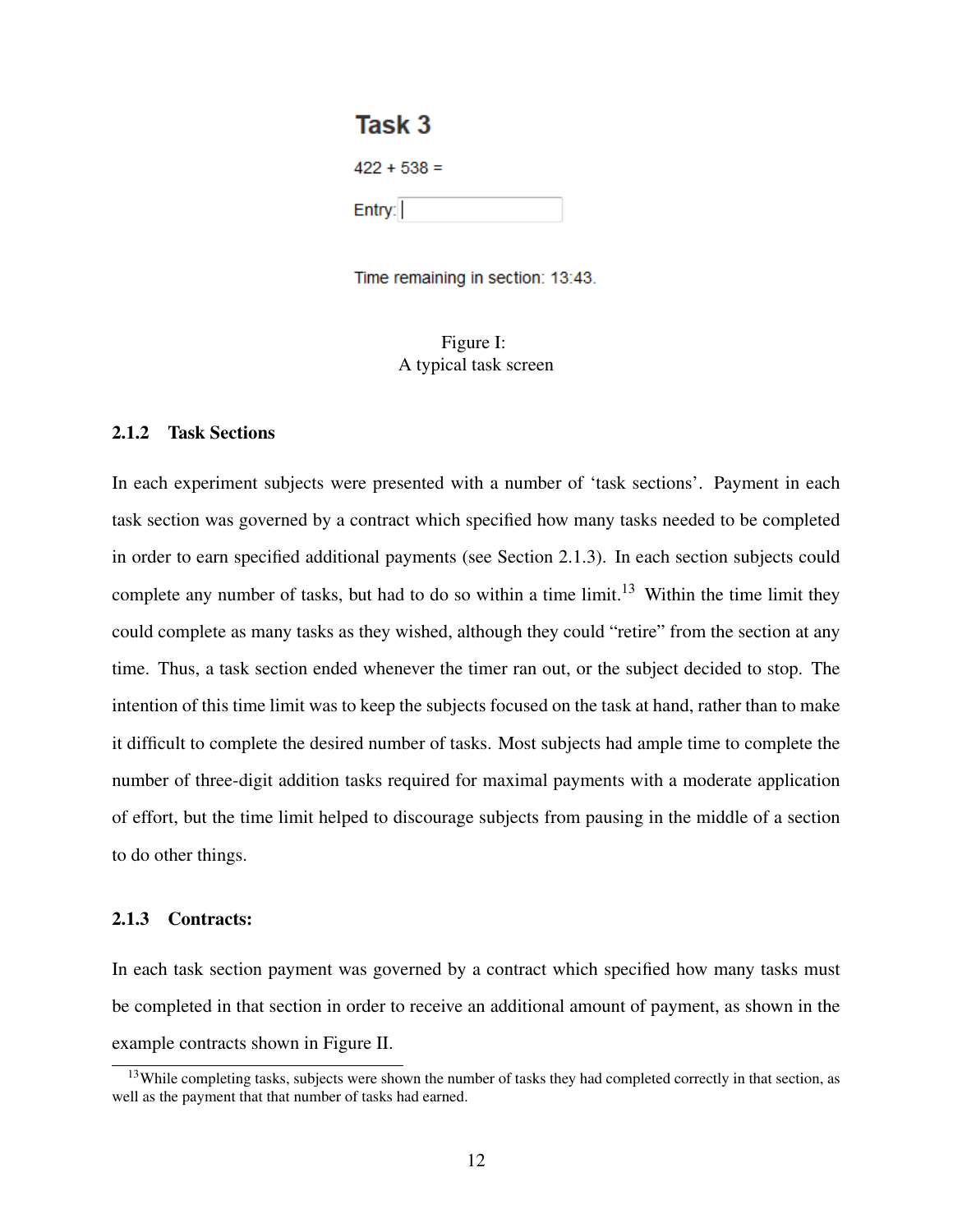| <b>Contract 101</b>       |      | <b>Contract 102</b>       |      | <b>Contract 103</b>       |      |  |
|---------------------------|------|---------------------------|------|---------------------------|------|--|
| Tasks completed   Payment |      | Tasks completed   Payment |      | Tasks completed   Payment |      |  |
| $0 - 44$                  | 0.00 | $0 - 44$                  | 0.00 | $0 - 44$                  | 0.00 |  |
| 45-89                     | 1.00 | 45-89                     | 0.00 | 45-89                     | 1.00 |  |
| 90                        | 1.00 | 90                        | 1.75 | 90                        | 175  |  |
|                           |      |                           |      |                           |      |  |

Figure II: Low, High, and Flex contracts

Under Contract 103 (Figure II), for example, completing fewer than 45 tasks would earn no additional compensation, completing between 45 and 90 tasks would earn \$1.00, and completing 90 or more tasks would earn a total of \$1.75 for that section. This was not a piece-rate arrangement, so the amount specified was the total payment earned for completing a given number of tasks. It would be possible to achieve something similar using a piece-rate wage, in the spirit of Kaur, Kremer and Mullainathan [2014]. However, our approach has the advantage of producing a relatively small set of sensible choices the subjects can make: given that effort is costly, subjects should either choose to do no tasks at all or to do enough tasks to reach a given payment level and then stop. This has the benefit of resulting (in principle) in data in which subjects' efforts are clustered at one of a small number of different completion levels, so that their actions can be condensed into one of a few types.

Each contract used in the experiment had either one or two levels at which the payment increased. In each task section, subjects could complete as many or as few tasks as they chose, which always included the option to complete no tasks for no additional payment. The other important level(s) in a given contract were a low number of tasks for a lower payment (in Experiment 1 this was 45 tasks) or a high number of tasks for a higher payment (90 tasks in Experiment 1). The contracts used in all experiments were of three types. The "Flex" contract included the options to complete the low number tasks for a lower payment or the high number of tasks for a higher payment (as in Contract 103 of Figure II). The "High" contract included only the option to do the high tasks for the higher payment (as in Contract 102 in of Figure II). The "Low" contracts offered only the option to complete the low number of tasks for a lower payment, as in Contract 101.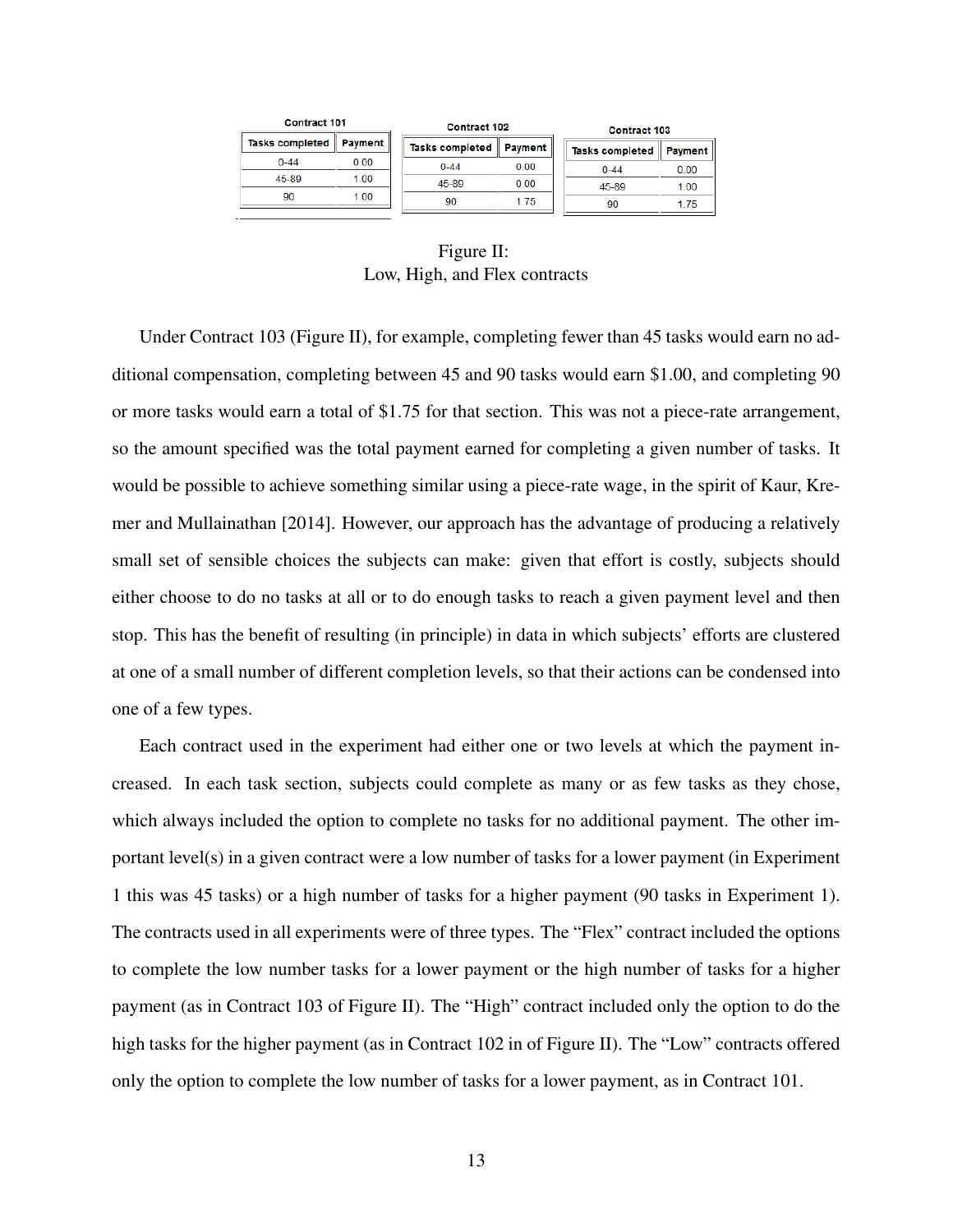#### 2.1.4 Contract Preference Questions

The fourth component of the experiment was a set of questions used to elicit subjects' preferences over different contracts. Subjects responded to a series of multiple price list (MPL) questions which asked them to choose between two different contracts for potential use in future task sections, as well as side payments. An example of such an MPL is shown in Figure III. Following these questions, one line from one question was selected at random, and the subject's choice on that line was implemented as the contract they used to complete subsequent task sections.

#### **Individual Decision-Making Experiment** Question 4: Please choose between the contracts below: Target: 90 tasks. Target: 90 tasks. Reward: \$1.75. Reward: \$1.75. Consolation Prize Target: 45 tasks. Consolation Prize Target: None. Consolation Prize Reward: \$1.00. Consolation Prize Reward: None. Contract 103 **Contract 102 Tasks completed** Payment **Tasks completed** Payment  $0 - 44$  $0.00$  $0 - 44$  $0.00$ 45-89 45-89  $1.00$  $0.00$ 90 1.75 90 1.75 Contract 103 + \$6.00 Contract 102 Contract 103 + \$0.75 Contract 102 Contract 103 + \$0.25 Contract 102

| Contract 103 + \$0.01<br>Contract 102<br>Contract 103<br>Contract 102<br>Contract 103<br><b>■ Contract 102 + \$0.01</b><br>Contract 103<br><b>■ Contract 102 + \$0.10</b> |
|---------------------------------------------------------------------------------------------------------------------------------------------------------------------------|
|                                                                                                                                                                           |
|                                                                                                                                                                           |
|                                                                                                                                                                           |
|                                                                                                                                                                           |
| Contract 103<br><b>■ Contract 102 + \$0.25</b>                                                                                                                            |
| Contract 103<br>Contract 102 + \$0.75                                                                                                                                     |
| Contract 103<br><b>■ Contract 102 + \$6.00</b>                                                                                                                            |
|                                                                                                                                                                           |

Figure III: A typical MPL question (H vs F20)

In each MPL question the subject made a series of pairwise choices between the two options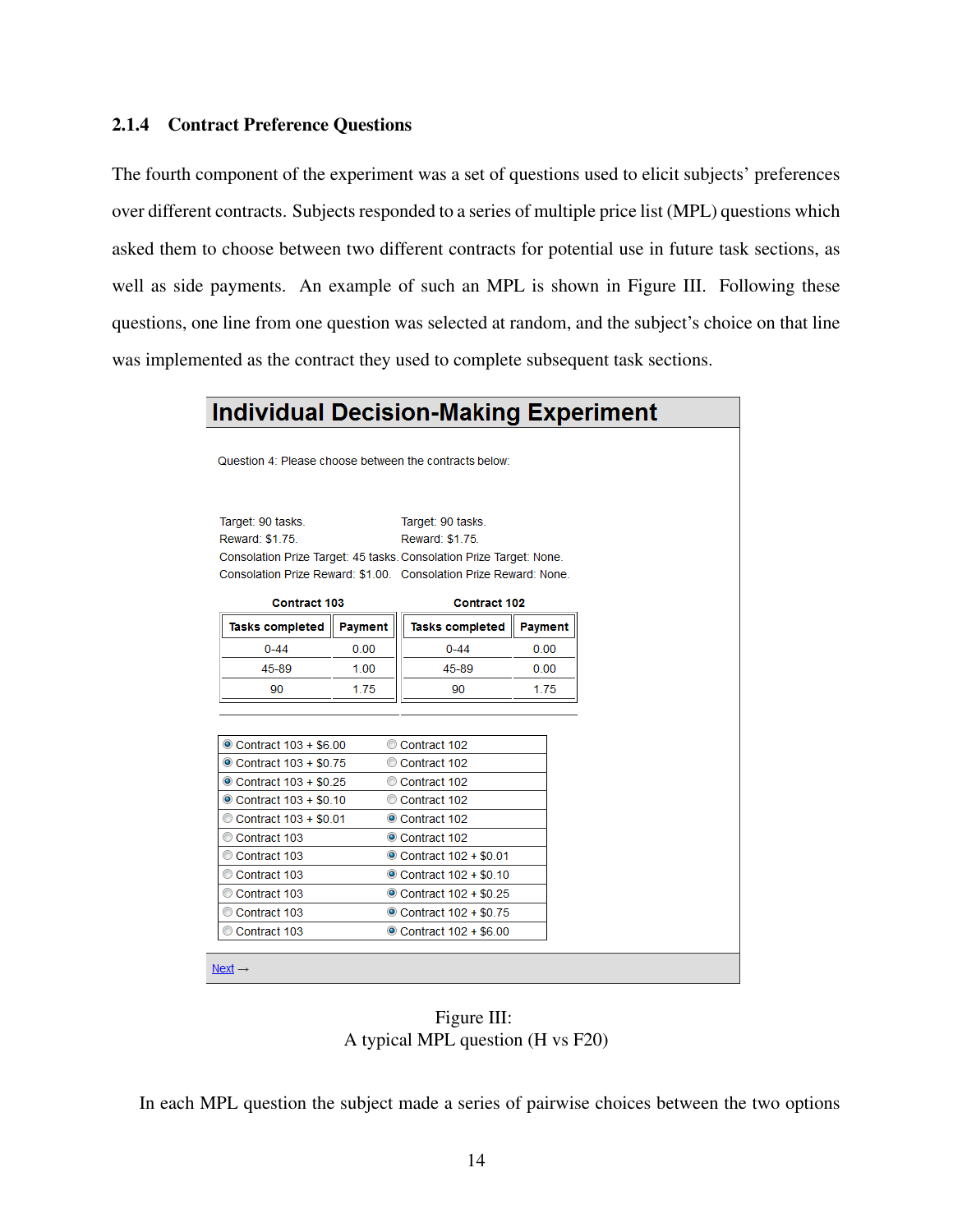on each line. On each subsequent line the option on the right became relatively more attractive, either because the side-payment associated with the left-hand option decreased or because the side payment associated with the right-hand option increased. Accordingly, if the subject chose the right-hand option on a given line, they should also have chosen the right-hand option on each subsequent line, which provides a check that the subject was paying attention to his or her choices. Any subject who switched from right-to-left either had preferences that are not monotonically increasing in money, or (more probably) was not paying attention to the question.

Typical responses to the MPL questions begin on the left and at some point switch over to the right. The point at which the subject switched translates to the strength of preference for the contract on the left compared to the contract on the right - a subject who was willing to forgo an additional payment (for example, choosing "Contract  $102$ " instead of "Contract  $103 + $0.01$ ") must have strictly preferred the contract selected. A subject who was indifferent between the contract on the left-hand side and the contract on the right-hand side would always select the option with additional payment, and could choose either option in the line which has no additional payments.

### 2.2 Experiment 1

A subject's participation in Experiment 1 lasted for two weeks: on the first day the subject was introduced to the experiment and completed a task section with an exogenously specified contract, then responded to questions eliciting their preference over different contracts. On each of the subsequent 13 days, the subject could return to the experiment and complete one additional task section for payment. On 10 of those 13 days, the task section available to the subject was governed by the same contract that they used in the initial task section; on the remaining three days the contract in effect was determined by the subject's choices in the contract preference questions.

Participation, performance, and payment in each day after the first was independent. That is, subjects were not required to complete tasks in order to be eligible to participate in future tasks sections, nor would their performance on a given day impact their contracts in future periods. Subjects were paid for each day of the experiment, so earnings from one day were independent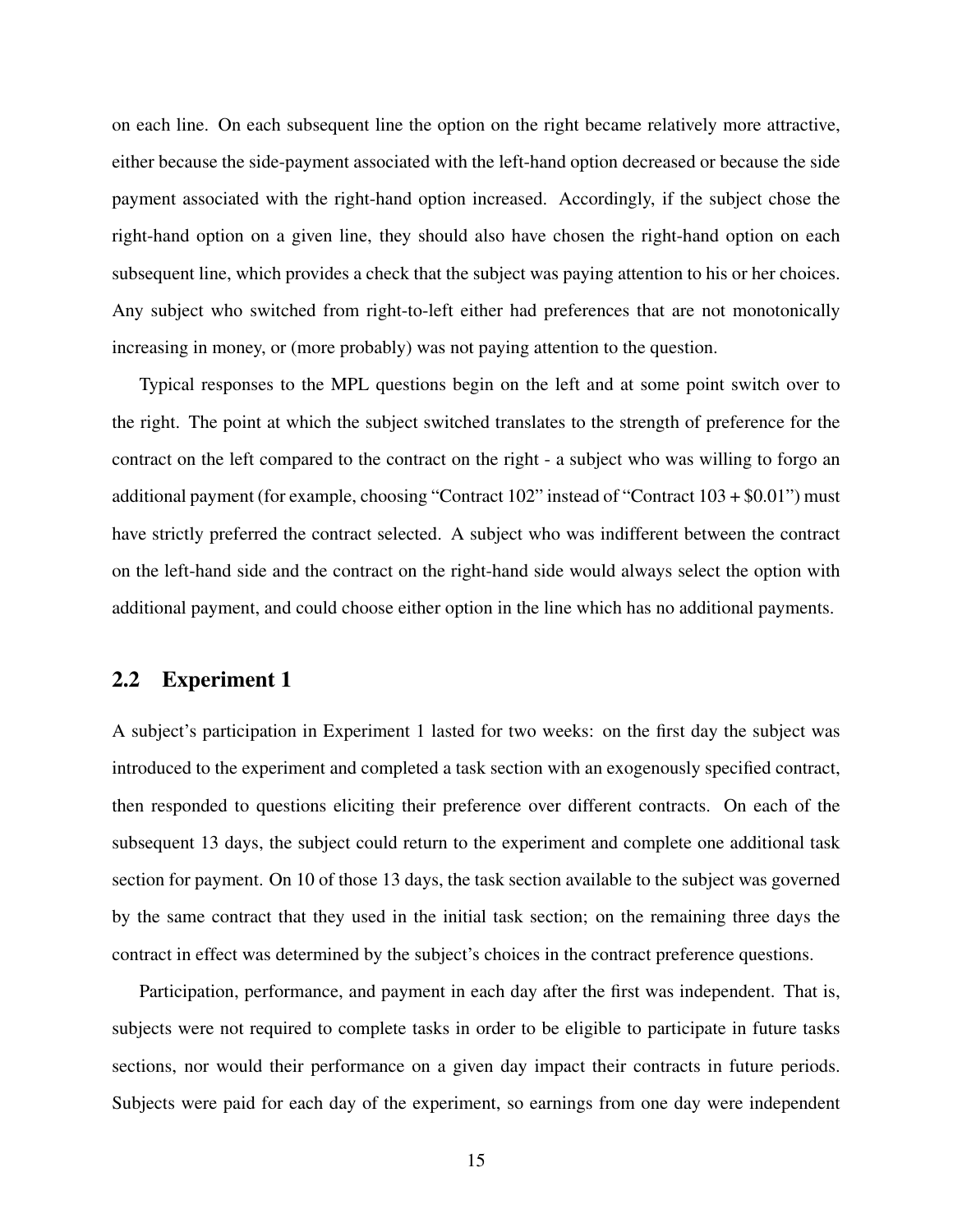of earnings from other days. On any day that the subject wished to return to the experiment and complete additional task sections, they could return to the same URL and use the same login information as on the first day of the experiment. Additionally, on the first day of the experiment, subjects were given the option to submit an email address that we used to send them an email reminder with their login details. They were under no obligation to share an email address with us; they were told the experimental URL and reminded of their login details so that they did not need to allow us any communication with them in order to continue to participate. Nonetheless, a substantial number of subjects did choose to share a contract email address with us; for details regarding participation in days 2-14 of the experiment, see Section 3.1.1.

The first day of the experiment began with a set of instructions that introduced the tasks and contracts, including a comprehension quiz that required subjects to demonstrate that they understood how to read the contracts and determine how much payment would accompany a given number of tasks completed.<sup>14</sup> Following the instructions and comprehension quiz, subjects were required to complete four practice tasks, to ensure a baseline level of familiarity with the experimental interface before they began the main part of the experiment. The subjects then completed a task section using Contract 103: a Flex contract with a low payment of \$1.00 for 45 tasks and a high payment of \$1.75 for 90 tasks.

After the first exogenous task section, subjects responded to eight questions eliciting their preferences over different contracts to be used for the last three days of the two-week period. Subjects responded to MPL questions eliciting their preferences between Flex contracts and High contracts, and between Flex contracts and Low contracts, all of which used the low payment of \$1.00 for 45 tasks and high payment of \$1.75 for 90 tasks. Because these questions refer to the payment levels that the subject had already actually experienced at the time of this choice, they are the focus of our main analysis. Additionally, subjects answered MPL questions between Flex and High contracts and between Flex and Low contracts for the following payment parameters: \$1.00 for 45 tasks and \$1.50 for 90 tasks, \$1.25 for 45 tasks and \$1.75 for 90 tasks, and \$1.25 for 45

 $14A$  copy of the instructions is shown in Supplementary Appendix 1.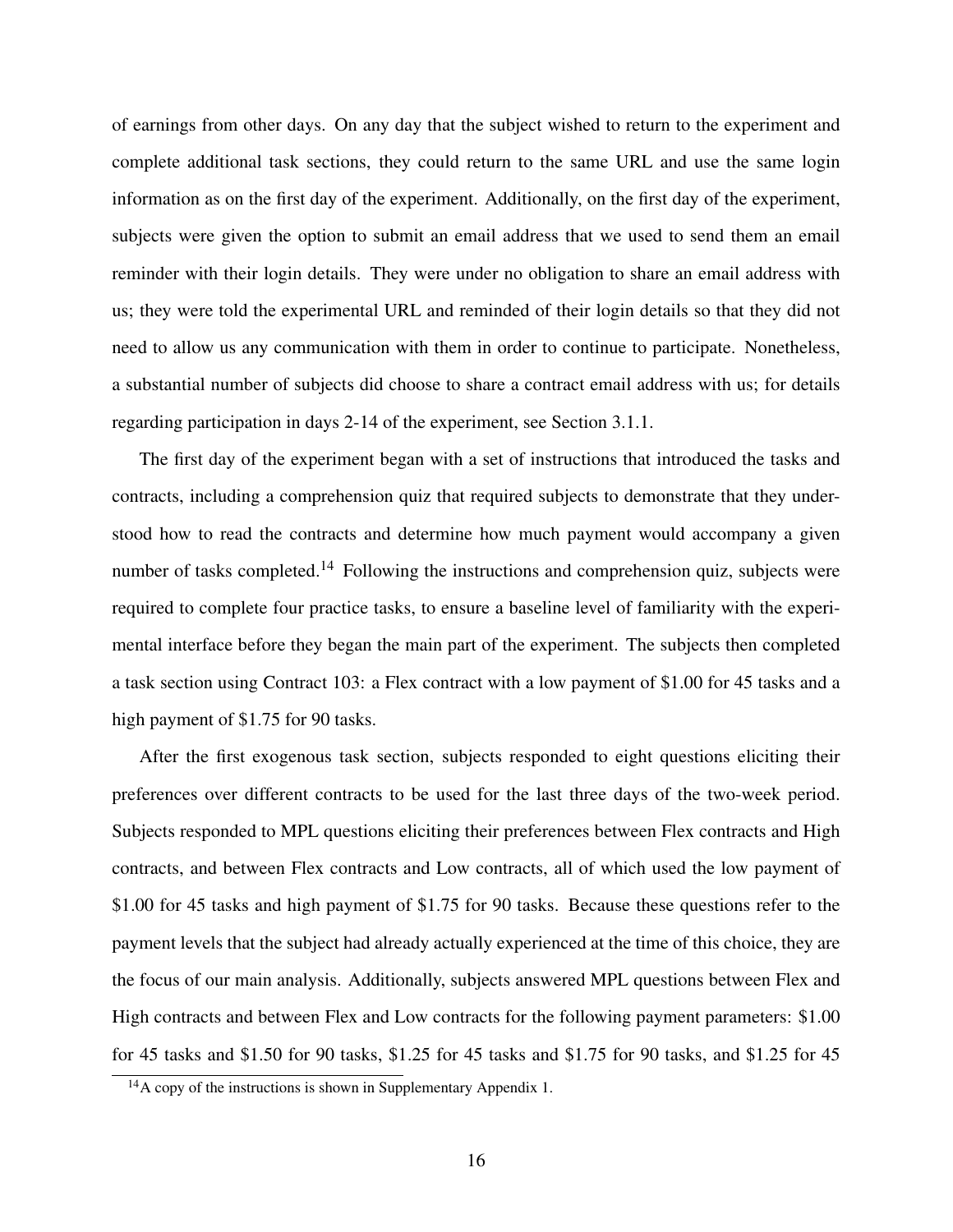tasks and \$2.00 for 90 tasks. The order of presentation was randomized between subjects. After the subject completed the questions, one of the lines of one of the questions was randomly selected to be realized during the three endogenous contracts days.<sup>15</sup>

After the final day of the two week period, each subject was paid according to his or her performance during the experiment through the MT payment interface. Because the subjects were free to return to the experiment on any of the fourteen days of the experiment (regardless of participation on any previous days), payment could not be made until the two weeks were complete, and subjects were aware that they could not influence the date of their payment through their actions in the experiment. Subjects were paid their earnings from each of the 14 tasks sections, as well as for the selected line in the MPL questions, and received a participation fee of \$1.00.

### 2.3 Experiment 2

If future preferences are generally uncertain, preferences in the immediate future might be less uncertain than preferences in the more distant future. In Experiment 2 we test whether we still observe a preference for flexibility when there is effectively no gap between the choice of contract and its implementation. Subjects again completed effort tasks for money and made choices over which contract to use in the future, but then worked under that contract immediately after making the contract choice.

Unlike Experiment 1, all the elements in Experiment 2 took place on the same day. Otherwise, the basic structure remained the same: subjects initially completed a task section under an exogenously selected contract, then made choices between the same set of contracts as in Experiment 1, then completed three further task sections with a contract based on their choices. The key difference between the two experiments is that in Experiment 2 each subject's contract choice was implemented immediately after choosing between contracts.

<sup>&</sup>lt;sup>15</sup>Due to a database error, a small fraction of participants actually experienced their endogenously-selected contract for four days, rather than three. Because they did not know this at the time at which they were making decisions (and in fact could not have known this until the final day of the experiment), they are included in this sample.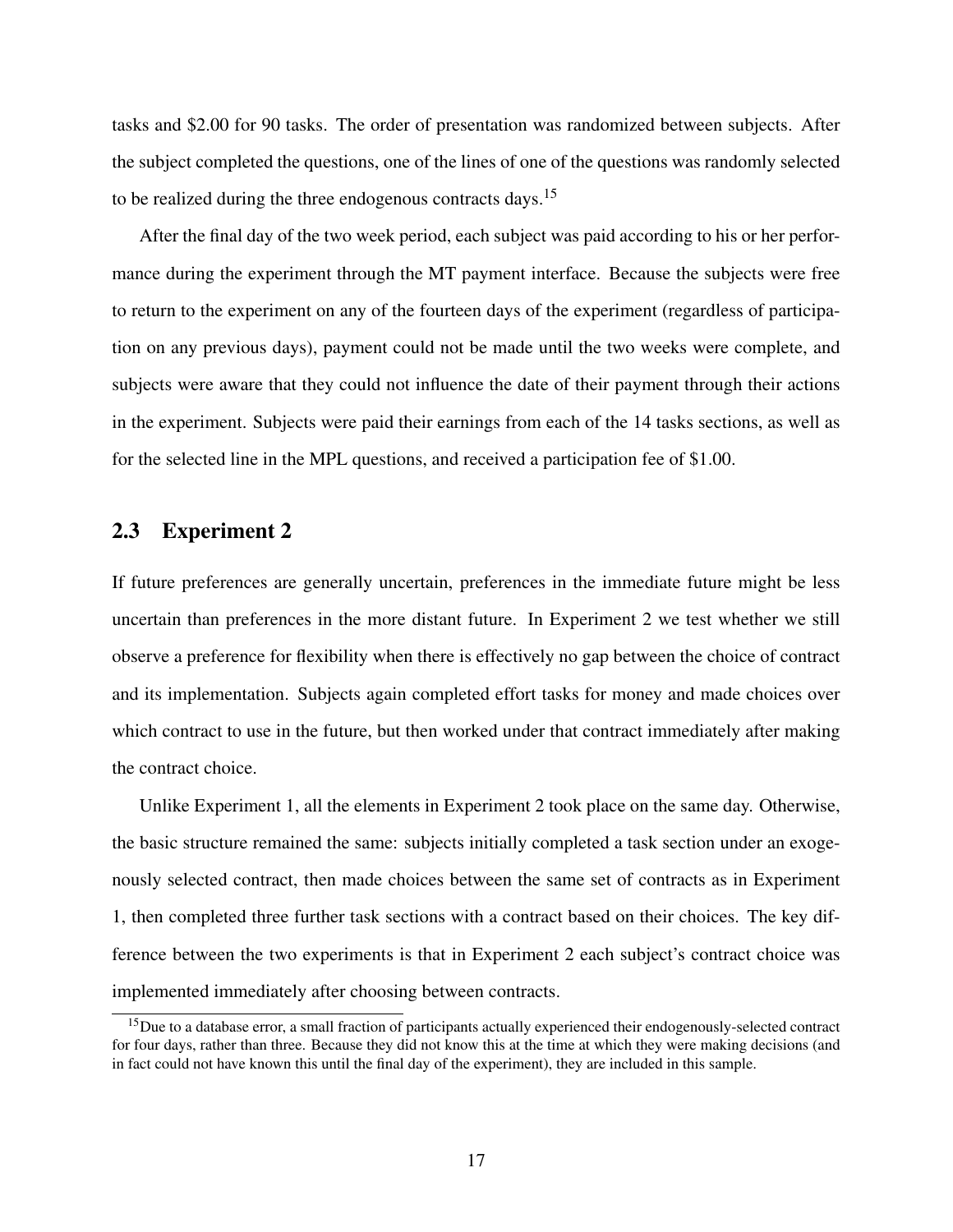### 2.4 Experiment 3

Any preference uncertainty found in the previous treatments is naturally-occurring. To test whether an increase in uncertainty would increase preference for flexibility, we ran another experiment which introduced exogenous uncertainty about some contract features, with the uncertainty resolved after the choice between contracts but prior to the section in which the contract was implemented. As with Experiment 2, all parts of Experiment 3 were completed in the same day. For Experiment 3, subjects experienced contracts with lower payments and fewer tasks required to earn each payment than in Experiment 1. Subjects completed three tasks sections with exogenously specified contracts (described below), then responded to contract-choice questions for a fourth and final task section completed immediately after the contract-selection questions.

Experiment 3 was structured as follows: for all Low and Flex contracts in this treatment, the "low" option was the same: \$0.20 for completing 20 tasks. In High and Flex contracts, the "high" option paid \$0.40, but the number of tasks required to earn the \$0.40 varied between contracts: it was either "easy" (requiring 30 tasks), "hard" (requiring 70 tasks), or "random". If the high option was 'random', then the contract involved a lottery which assigned the subject to either the 'easy' or the 'hard' parameters for the high option with equal probability. If the subject selected a random contract, then the number of tasks necessary for the high option was determined before it was implemented.

There were two kinds of random contracts used in this treatment: "High-random" which was a 50/50 lottery between the contract with only the 'easy' version of the high option and the contract with only the 'hard' version of the high option, and "Flex-random" which was a lottery between the Flex contract composed of the low option and the 'easy' version of the high option and the Flex contract composed of the low option and the 'hard' version of the high option.

After the instructions, subjects completed three exogenous task sections in a random order. Two of these involved nonrandom contracts: 'Flex-easy' and 'Flex-hard'. The remaining task section used the the 'Flex-random' contract. For this section, the subject was informed that the contract they were using in this section involved randomization, and reminded that the computer would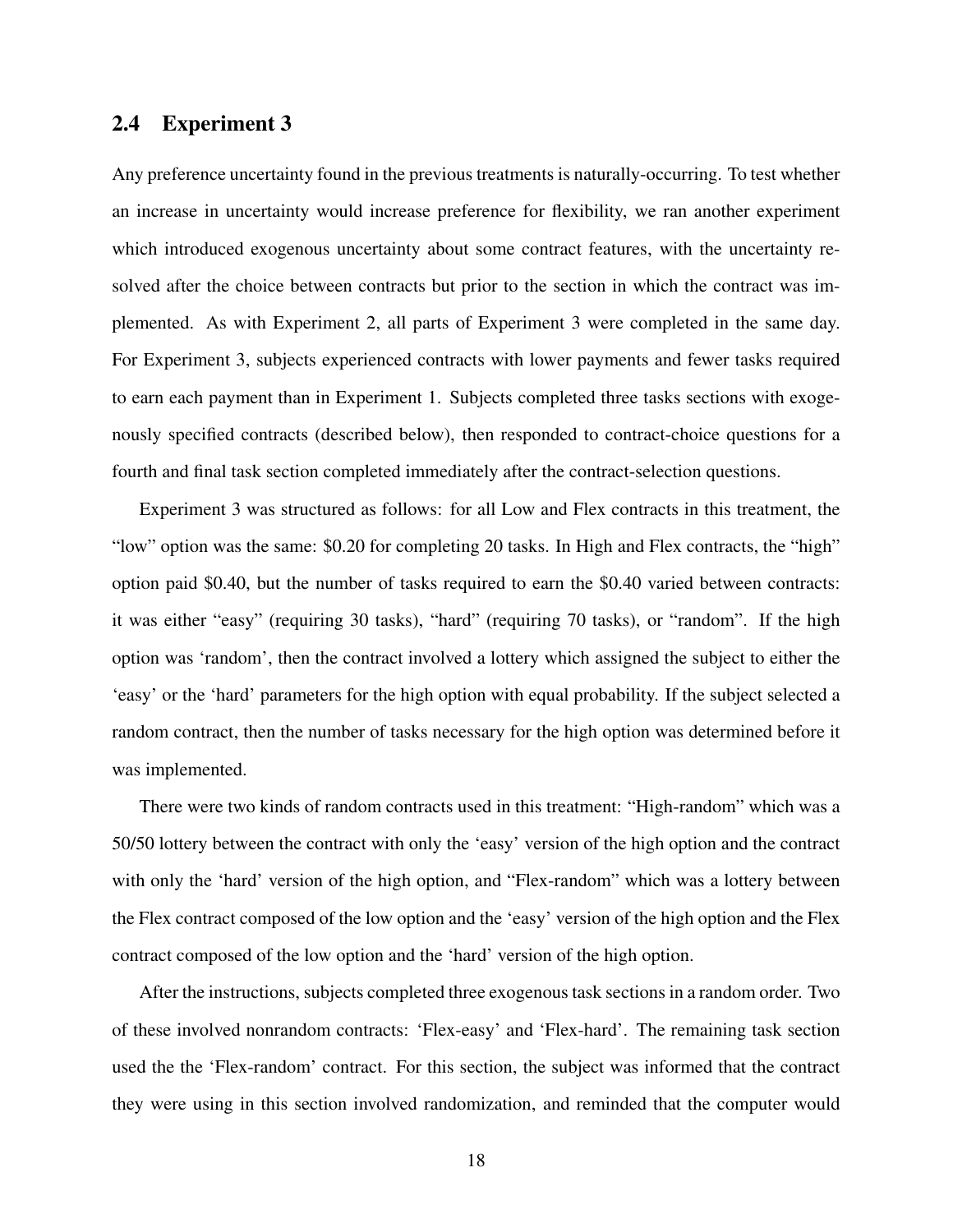generate a random number which would determine which of the two subcontracts they would use, either the Flex-easy or the Flex-hard. On the next screen they were shown the random number generated by the computer, and reminded which contract they would be using in the task section.

|                                                                                        |                | <b>Contract 72</b>                                                                     |                      |    |                                                                                              |                | <b>Contract 84</b>                                                                           |         |
|----------------------------------------------------------------------------------------|----------------|----------------------------------------------------------------------------------------|----------------------|----|----------------------------------------------------------------------------------------------|----------------|----------------------------------------------------------------------------------------------|---------|
| <b>50% Probability</b>                                                                 |                | <b>50% Probability</b>                                                                 |                      |    | <b>50% Probability</b>                                                                       |                | <b>50% Probability</b>                                                                       |         |
| <b>Contract 66</b>                                                                     |                | <b>Contract 67</b>                                                                     |                      |    | <b>Contract 78</b>                                                                           |                | <b>Contract 79</b>                                                                           |         |
| <b>Tasks</b><br>completed                                                              | <b>Payment</b> | <b>Tasks</b><br>completed                                                              | <b>Payment</b>       |    | <b>Tasks</b><br>completed                                                                    | <b>Payment</b> | <b>Tasks</b><br>completed                                                                    | Payment |
| $0 - 19$                                                                               | 0.00           | $0 - 19$                                                                               | 0.00                 |    | $0 - 19$                                                                                     | 0.00           | $0 - 19$                                                                                     | 0.00    |
| 20-29                                                                                  | 0.00           | 20-29                                                                                  | 0.00                 |    | 20-29                                                                                        | 0.20           | 20-29                                                                                        | 0.20    |
| 30-69                                                                                  | 0.40           | 30-69                                                                                  | 0.00                 | or | $30 - 69$                                                                                    | 0.40           | $30 - 69$                                                                                    | 0.20    |
| $70+$                                                                                  | 0.40           | $70+$                                                                                  | 0.40                 |    | $70+$                                                                                        | 0.40           | $70+$                                                                                        | 0.40    |
| <b>Consolation Prize Target:</b><br>None.<br><b>Consolation Prize Reward:</b><br>None. |                | <b>Consolation Prize Target:</b><br>None.<br><b>Consolation Prize Reward:</b><br>None. |                      |    | <b>Consolation Prize Target: 20</b><br>tasks.<br><b>Consolation Prize Reward:</b><br>\$0.20. |                | <b>Consolation Prize Target: 20</b><br>tasks.<br><b>Consolation Prize Reward:</b><br>\$0.20. |         |
|                                                                                        |                |                                                                                        |                      |    |                                                                                              |                |                                                                                              |         |
|                                                                                        |                |                                                                                        | Contract 72 + \$0.50 |    | Contract 84                                                                                  |                |                                                                                              |         |
|                                                                                        |                |                                                                                        | Contract 72 + \$0.15 |    | Contract 84                                                                                  |                |                                                                                              |         |
|                                                                                        |                |                                                                                        | Contract 72 + \$0.10 |    | Contract 84                                                                                  |                |                                                                                              |         |
|                                                                                        |                |                                                                                        | Contract 72 + \$0.05 |    | Contract 84                                                                                  |                |                                                                                              |         |
|                                                                                        |                |                                                                                        | Contract 72 + \$0.01 |    | Contract 84                                                                                  |                |                                                                                              |         |
|                                                                                        |                | Contract 72                                                                            |                      |    | Contract 84                                                                                  |                |                                                                                              |         |
|                                                                                        |                | Contract 72<br>Contract 72                                                             |                      |    | Contract 84 + \$0.01                                                                         |                |                                                                                              |         |
|                                                                                        |                | Contract 72                                                                            |                      |    | Contract 84 + \$0.05<br>Contract 84 + \$0.10                                                 |                |                                                                                              |         |
|                                                                                        |                | Contract 72                                                                            |                      |    | Contract 84 + \$0.15                                                                         |                |                                                                                              |         |

Figure IV: A typical random contracts question

After the three exogenous tasks sections, subjects responded to MPL questions eliciting their preferences between Flex and Low contracts and between Flex and High contracts for the three different types of Flex (and High) contracts: easy, hard and random. The order of presentation was randomized between subjects. Figure IV shows the choice between the High-random and the Flex-random contracts.

As in Experiment 2, one of these choices was actualized, and the subject completed the fourth and final task section using this contract. If the realized contract was one involving randomization,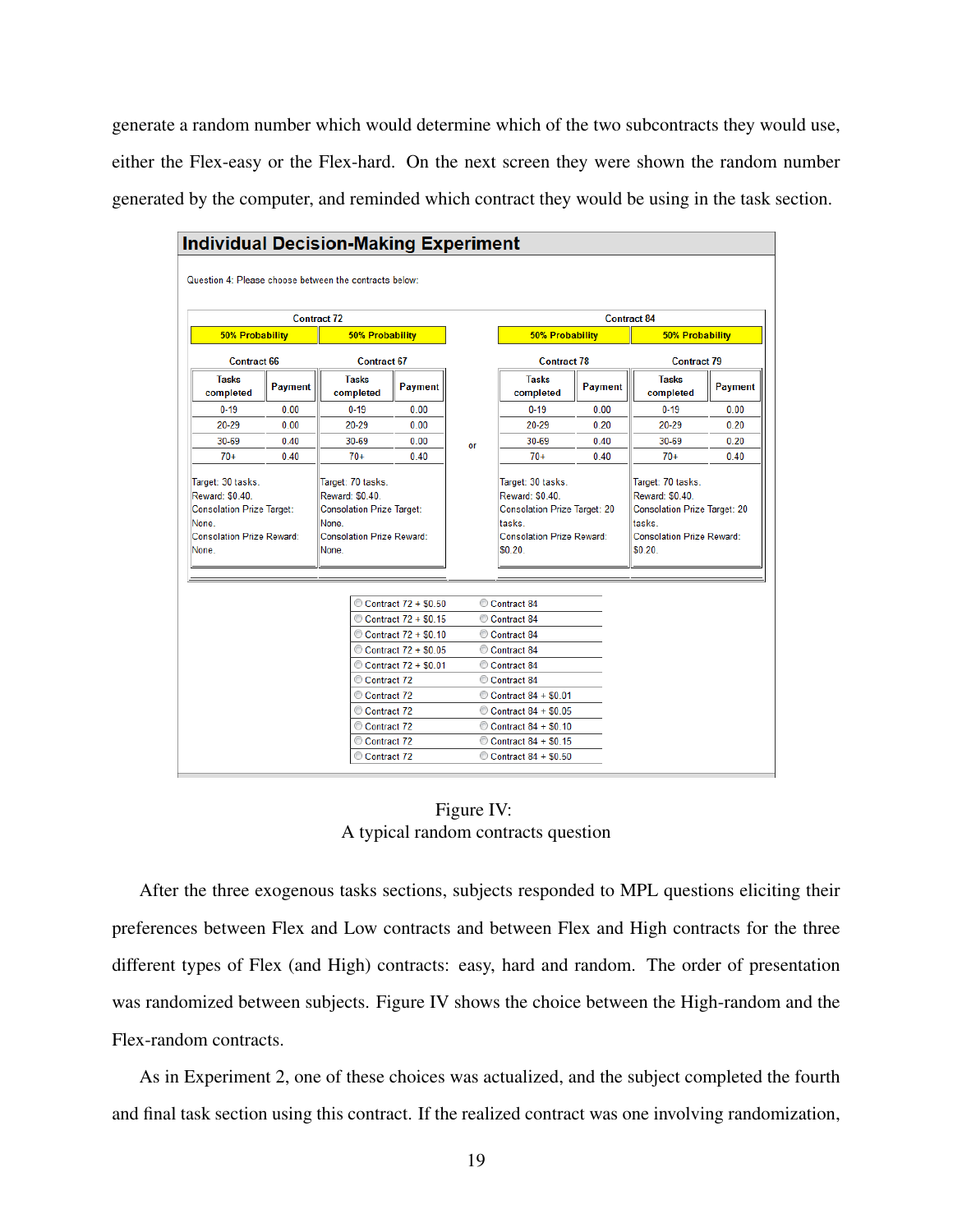then the subject was reminded of their choice and that the computer would generate a random number to determine the contract to be used.

# 3 Data Overview

In total, 136 subjects participated in Experiment 1, 101 in Experiment 2, and 149 in Experiment 3 between November 9, 2013 and September 26, 2016. All subjects were recruited through Mechanical Turk, and completed the experiment over the Internet. Subjects in Experiment 1 and Experiment 2 earned an average of \$11.89 and \$6.64 respectively, including a participation fee of \$1.00. Subjects in Experiments 3 earned \$1.55, including a \$0.25 participation fee.

### 3.1 Data Quality

While all experimental data contains a certain amount of noise, our use of Mechanical Turk suggests that our data requires a high level of quality control. The prevailing norm on MT is to perform small and repetitive tasks for small sums of money, and while this prepares the subjects well for the tasks used in this experiment, it also potentially rewards a meta-strategy of not exerting too much effort on any given HIT, instead focusing on completing a larger volume of HITs in a given time. This accordingly increases the concern that the subjects were clicking through the MPL questions without serious consideration of the choices being made. Because of this, we are particularly interested in identifying subjects who were not paying attention when choosing between contracts, so their data can be excluded from further analysis.

To screen these subjects from our data, the MPL method provides two potential tools. The first, as previously mentioned, is that the right-hand side option becomes more attractive relative to the left-hand side option as one goes down the list. This means that subjects' choices should never cross from right to left. The second is that the side payments used on the first and last lines of each question are sufficiently large to overwhelm any marginal earnings from having one contract over another. In Experiments 1and 2, the additional payments on the top and bottom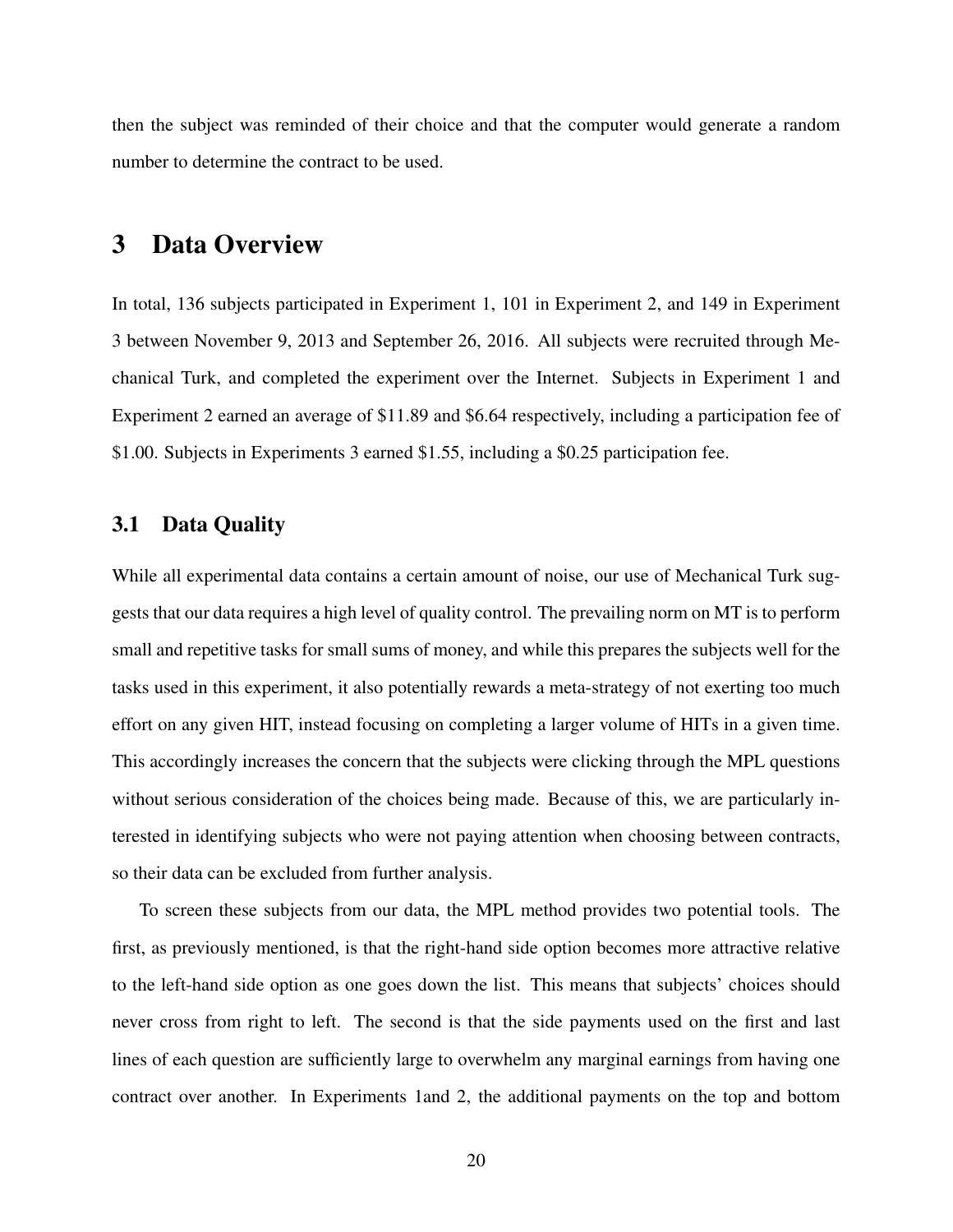lines of each question are \$6.00, which is more than three times what can be made with any given contract under consideration, and so the \$6.00 payment should always dominate the contracts in question. Accordingly, subjects should always select the left-hand option on the first line, and the right-hand option on the last line of the question, with exactly one crossover from left to right. For Experiment 3 the maximal side-payments were \$0.50, still significantly more than the subject should be prepared to pay.

In Experiment 1 we used these checks to exclude subjects based on their responses to the three MPL questions related to the contracts they experienced during the exogenous contracts section. In these questions 93% of subjects never switched from right to left, while 98% always selected the left option on the first line and the the right option in the last line. Excluding subjects that fail one of these checks left 125 subjects or 92% of the original. For the 101 individuals recruited for Experiment 2, similar exclusion criteria yields 91 subjects (90%). For Experiment 3, these criteria retain 61 of the 149 subjects recruited  $(41\%)$ ; this drastic difference in exclusion rate is due primarily to the fact that the endpoints of the MPL in Experiment 3 are significantly lower than in Experiments 1 and 2 - the exclusions are the results of subjects who select all of the options on one side of the MPL question.

#### 3.1.1 Participation

Experiment 1 took place over two weeks. All subjects participated in a task section and contractpreference questions on the first day, and were invited to return to the experiment to complete an additional task section on as many of the rest of the days of the two week period as they chose. At the end of the two-week period they were paid for their performance on each of the days, as well as for their contract-selection question and participation fee. Participation on any given day of the two week period was not contingent on previous participation (with the exception of the first day), nor did performance on any given day impact the contracts applied to future days (with the exception of the contract-selection questions of the first day). Just over 70% of the subjects returned for at least one additional section, including 20% who returned for every section, while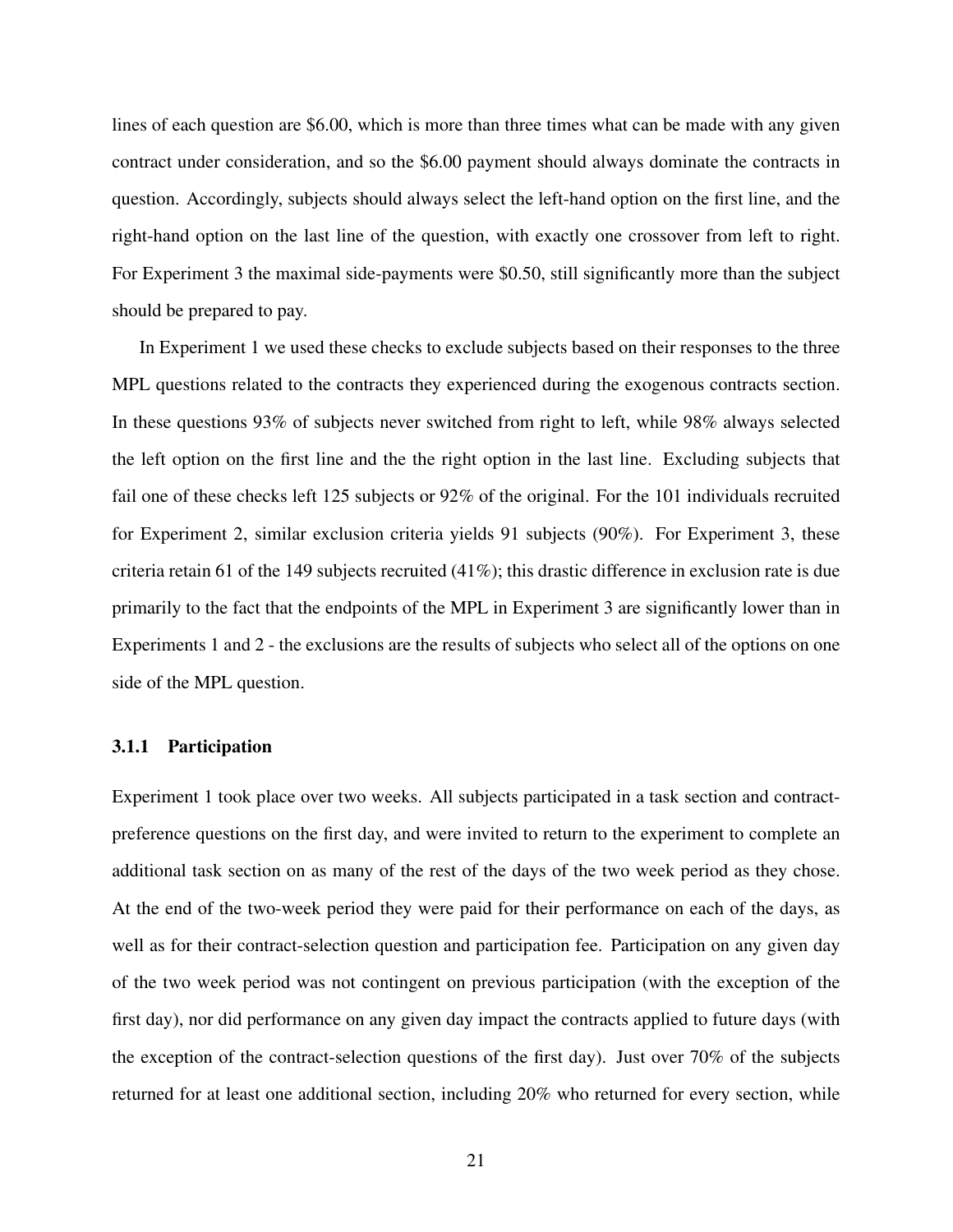the remaining 30% did not return to complete any additional sections. Table I shows the fraction of subjects who returned to complete additional tasks on each of the later days of the experiment.

Day number 2 3 4 5 6 7 8 9 10 11 12 13 14 Participation 52 .50 .52 .44 .43 .50 .48 .50 .48 .50 .42 .43 .42 .42 .42

Table I: Participation: Percent of subjects completing at least 45 tasks in Days 2-14 in Experiment 1

### 3.2 Identifying Menu Preferences and Stochastic Choice

We now discuss how we use the data generated by the experiment to identify the menu preferences and stochastic choice functions of our subjects.

#### 3.2.1 Menu Preference

We can identify preferences between menus using the MPL questions. We say that Contract A is weakly preferred to Contract B if it is chosen in the case of no side payments. Similarly, we identify strict preferences using the assumption that a subject who is prepared to pay a positive amount to have Contract A rather than Contract B must strictly prefer A to B.

It is useful to interpret the contracts in our experiment as being menus of options defined by the tuple  $(n, p)$  where *n* refers to number of tasks completed and *p* to the monetary payments received. All menus contain the option  $(0,0)$ : i.e. to do zero tasks for no payment. Low and Flex contracts additionally contain the option  $(l_t, l_p)$ , where  $l_t$  is a low number of tasks and  $l_p$  is the low payment. High and Flex contracts additionally contain the option  $(h_t, h_p)$ , where  $h_t$  is the high number of tasks and  $h_p$  is the high payment. In this sense, the Flex contract is the union of the Low and High menus.<sup>16</sup>

Note that our MPL allows us only to identify strict preferences in which the difference in value between the two options is greater than \$0.01. Preferences that are weaker than this will

<sup>&</sup>lt;sup>16</sup>This is true if one considers non-dominated options. The low menu contains the option to do the high number of tasks for the low reward (i.e.  $(h_t, l_p)$ ), whereas the Flex menu does not. However all options other than the three described above are strictly dominated, in the sense that the subject could exert less effort for the same reward. We will restrict our attention to the three non-dominated options described above.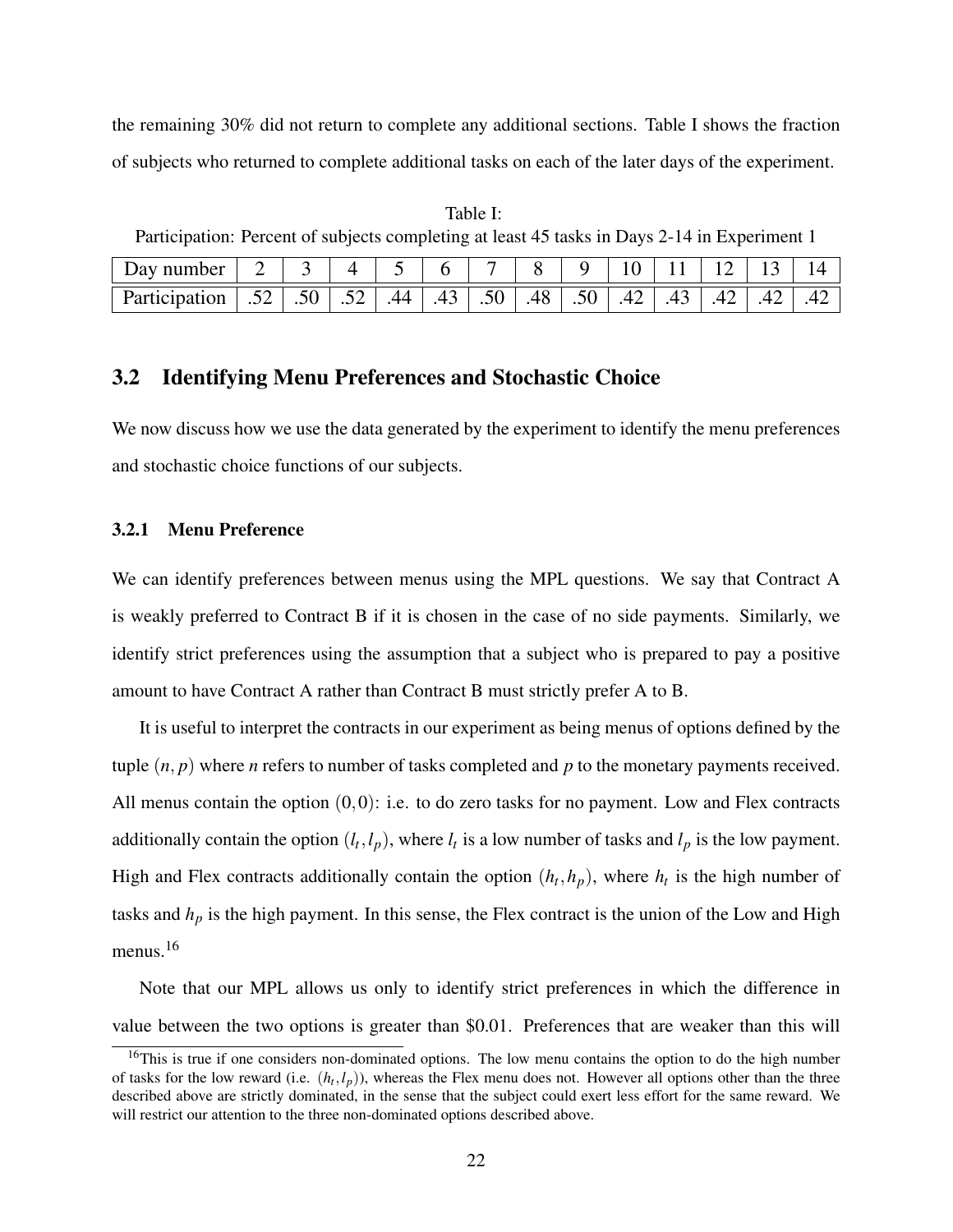be classified as indifference. Thus, our estimates provide a lower bound on strict preference for flexibility.

#### 3.2.2 Identification of Stochastic Choice

In a given task section the menu of possible task/payment options was governed by the contract in effect in that task section. Subject choice from a menu was measured by the number of tasks they choose to complete. We estimated choices from menus using data from the task sections in which the contracts were exogenously determined.

Using the data from Experiment 1 we can estimate individual-level stochastic choice functions. Specifically, we look at the task sections from days 1-11, in which the subjects were presented with the Flex contract in which they could perform 45 tasks for \$1.00 or 90 tasks for \$1.75 (or 0 tasks for \$0). This allows us to identify, for each day, which of three possible choices the subject made from the menu: 0, 45 or 90 tasks.<sup>17</sup> Pooling these choices across the 11 days gives an (admittedly coarse) estimate of the stochastic choice function for this Flex contract, based on the frequencies of each choice.

For Experiment 2, which took place in a single day, it was not feasible to collect enough data to estimate subject-level stochastic choice functions. We therefore estimated stochastic choice functions by pooling data across subjects. To do so we grouped subjects into equivalence classes based on their expressed preferences over menus. Details on how the subjects were pooled are given in Section 4. Due to the relatively small number of well-behaved subjects, and the complications induced by the Random contract, we do not estimate stochastic choice functions from Experiment

3.

 $17$ Subjects who did not log in on a given day were interpreted to select 0 tasks. Choices are measured as the highest level of contract completed. Thus, the Flex contracts contain three possible choices: subjects who completed between 0 and 44 tasks are included in the group that completed zero tasks, subjects who completed between 45 and 89 tasks are classified as choosing to complete 45 tasks, and subjects who completed 90 tasks are classified as such. In that way, it is possible for subjects to complete 'unnecessary' tasks, if they completed more than the minimum number required to earn a payment amount. This would happen, for instance, if they began to complete tasks to earn the next payment tier but changed their mind before completing that amount, or if they simply completed some additional tasks before realizing that they had achieved their intended target. On average, subjects completed 0.39 extra tasks per Flex contract; the median number of extra tasks per contract is 0, and the 75th percentile is 0.20.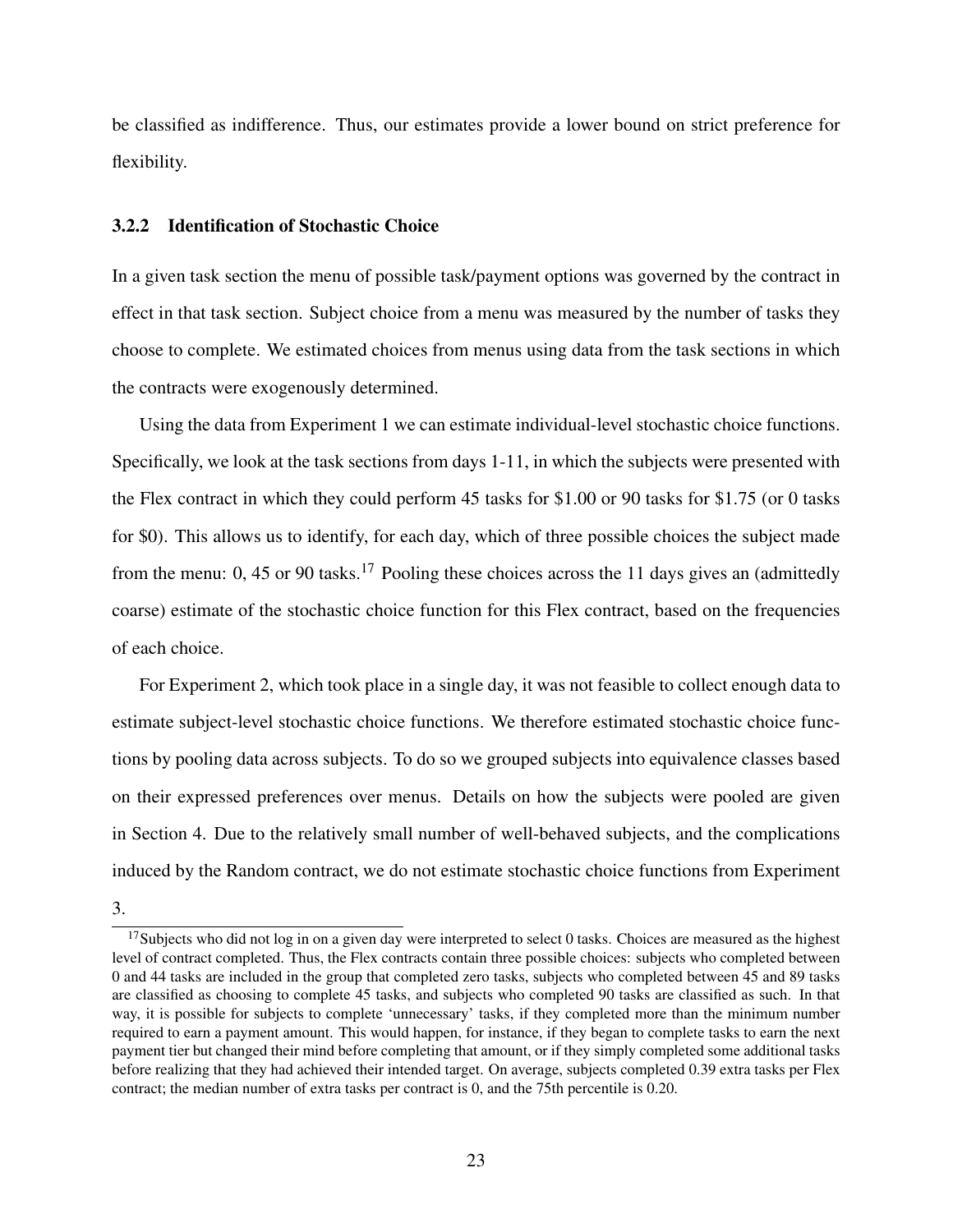# 4 Results

### 4.1 Choice Between Contracts

Uncertainty about the relative cost of time and effort in future task sections could lead our subjects to exhibit a strict preference for flexibility, as discussed in Section 1. In all experiments a subject exhibited a strict preference for flexibility if they strictly preferred the Flex contract to both the Low contract and the High contract. The preference uncertainty model also requires set monotonicity, which implies that the Flex contract must be weakly preferred to both the Low and the High contracts.

We used the data from the pairwise choices between Flex  $(F)$ , Low  $(L)$  and High  $(H)$  to group subjects into four categories based on their revealed preferences:

- 1. Preference for Flexibility:  $F \succ L$  and  $F \succ H$
- 2. Standard: Either  $F \succ H$  and  $F \sim L$ , or  $F \succ L$  and  $F \sim H$ ,
- 3. Indifferent: No strict preference between any contracts
- 4. Commitment: Either  $H \succ F$  or  $L \succ F$

The preferences of 'Standard' and 'Indifferent' subjects could be explained by a model of menu choice in which the DM has no preference uncertainty - i.e. by a model of the form of Equation 1 in which there is only one state (see for example Kreps [1979]). The 'Preference for Flexibility', or 'PFF' subjects can only be explained by this model if there is preference uncertainty. 'Commitment' subjects cannot be explained in the framework of Equation 1, although they could be explained by a model of temptation and self-control (for example Gul and Pesendorfer [2001]).<sup>18</sup>

<sup>&</sup>lt;sup>18</sup> Another class of models that could capture these subjects is that which includes models of regret, for example Sarver [2008].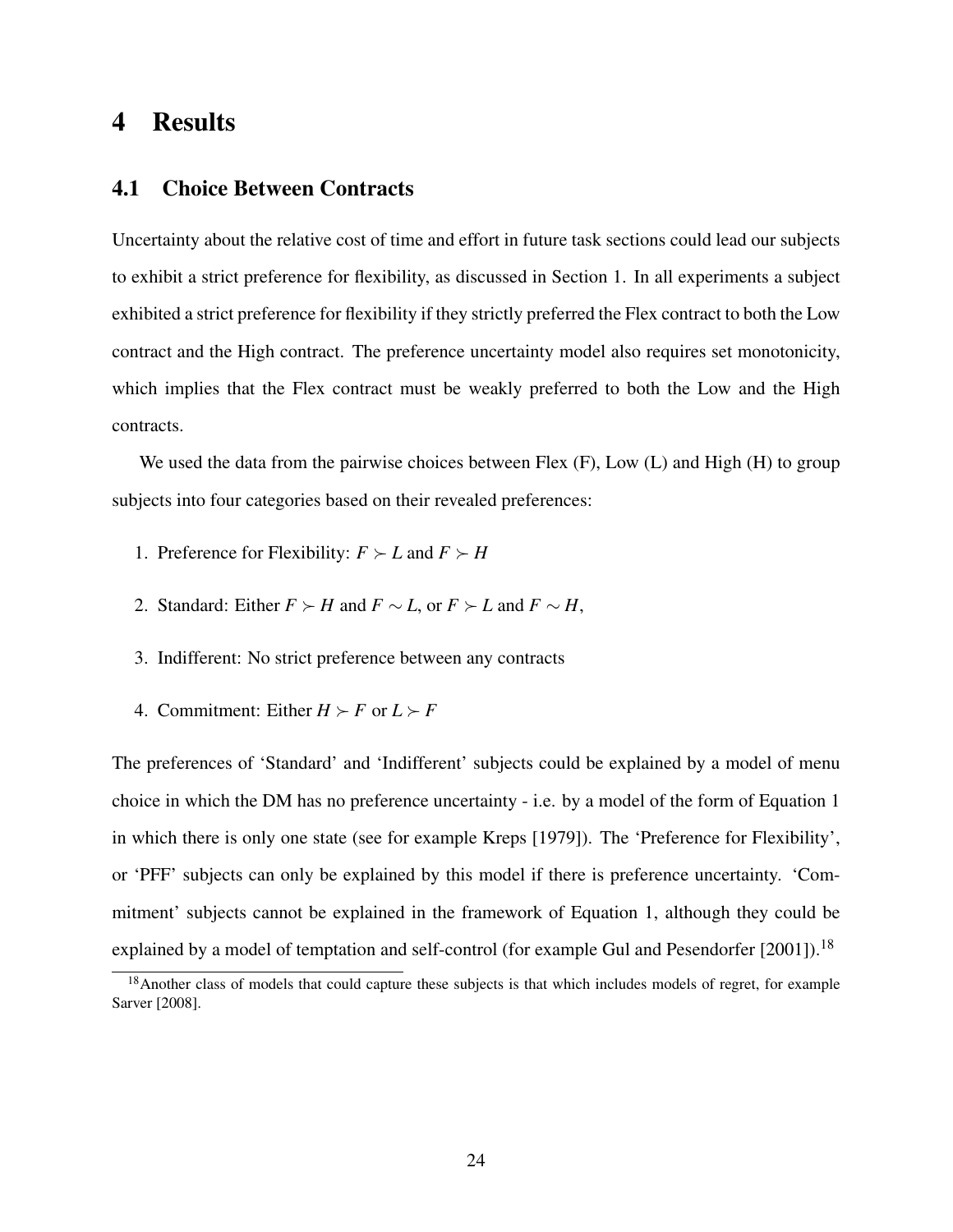#### 4.1.1 Experiment 1

Table II shows the breakdown of subjects across these four categories for the four different parameter levels in Experiment 1. Preference for flexibility was common in our experiment, with between 42% and 51% of subjects falling into this category across the different parameter values. Overall, 61% of subjects exhibited preference for flexibility at some parameter levels. At each parameter level, only a small number of subjects (between 6% and 10%) violate the predictions of the preference for flexibility model by exhibiting a strict preference for commitment. Overall, 18% of subjects exhibit preference for commitment at some parameter level.

Table II: Breakdown of subject types: Experiment 1. Columns 1-4 show proportion of subjects of each type for each of the 4 different permutations of low and high payment levels. Columns 5-6 show the proportion of simulated subjects of each type for two benchmarks.

| Type            | \$1.00, \$1.75 | \$1.00, \$1.50 | \$1.25, \$1.75 | \$1.25, \$2.00 | Benchmark I | Benchmark II |
|-----------------|----------------|----------------|----------------|----------------|-------------|--------------|
| Flexibility     | 44%            | 48%            | 51%            | 46%            | 11%         | 16%          |
| <b>Standard</b> | 30%            | 26%            | 26%            | 26%            | 22%         | 16%          |
| Indifferent     | 18%            | 19%            | 17%            | 18%            | 11%         | $4\%$        |
| Commitment      | 7 $\%$         | $7\%$          | 6%             | $10\%$         | 55%         | 64%          |

A natural concern is that the preference for flexibility we observe is due to noise in the subject responses: if subjects were answering at random then some of them would exhibit preference for flexibility 'by chance'. This is a particular worry in our experiment, as data from Mechanical Turk is generally noisy. To consider this possibility, we benchmark our results in two ways in the spirit of Bronars [1987] and Beatty and Crawford [2011]. Benchmark I is the distribution of preference types that would result from subjects randomizing between the three possible preferences ( $\succ, \sim, \prec$ ) in each set of pairwise choices. Benchmark II is generated by uniform randomly selecting switch points from the MPL for each contract preference question,<sup>19</sup> and generating the resulting preference relations. It is possible to reject the hypothesis that the fraction of Preference for Flexibility or Commitment subjects in our baseline specification is the same as in either Benchmark I or Bench-

 $19$ Excluding the possibility of selecting every option on one side, behavior that would be excluded on the basis of our data quality controls.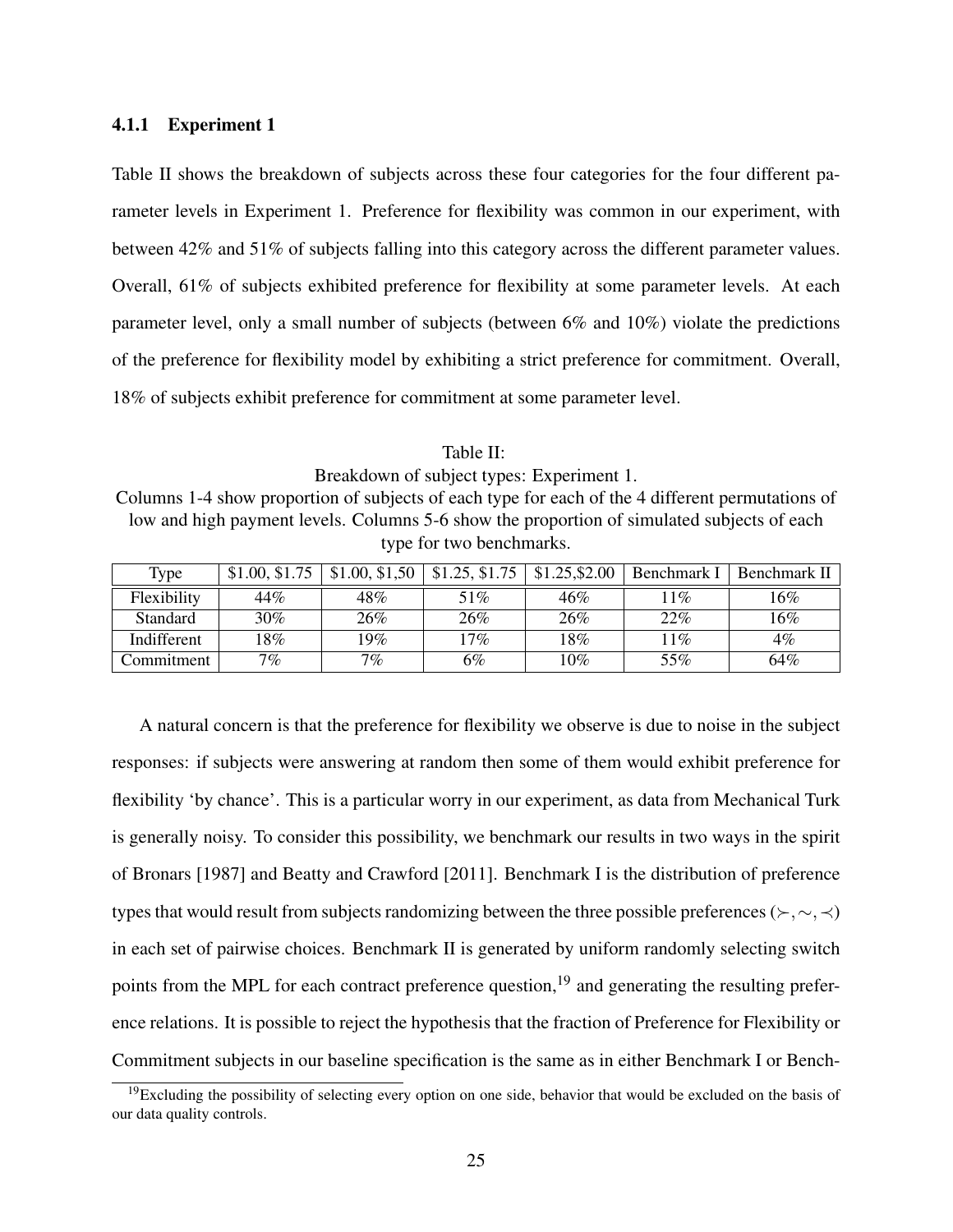mark II, with too many of the former type and not enough of the latter  $(p<0.001\%)$ . The proportion of Standard and Indifferent types is rejected for being too high relative to both Benchmark I (p<0.05 level) and Benchmark II ( $p < .0.0001$ ).

Subjects were prepared to pay a significant amount for flexibility, given the context of the experiment. We can measure a subject's willingness to pay for flexibility as the minimum of their willingness to pay for the Flex contract over the Low contract and their willingness to pay for the Flex over the High contract. On average, the Preference for Flexibility subjects had a willingness to pay for flexibility of \$0.38 in the  $l = $1.00$ ,  $h = $1.75$  treatment, a significant fraction of the amount that could be earned in the task section.

We do not observe much preference for commitment in our subjects. Following Gul and Pesendorfer [2001], much of the theoretical work on menu preference has been related to issues of temptation and self-control, and how these can generate a strict preference for smaller choice sets. Indeed, Kaur, Kremer and Mullainathan [2014] demonstrates a preference for commitment in a task similar to ours in a study of data entry personnel in India. As we discuss below, our work suggests that preference uncertainty may act as a powerful offsetting force to preference for commitment.

#### 4.1.2 Experiment 2

We use Experiment 2 to ask whether the preference for flexibility in Experiment 1 was driven solely by the time difference between contract choice and implementation. In Experiment 1, subjects had a considerable delay between the time of their choice between contracts and their later choice of effort under that contract, whereas in Experiment 2 subjects completed the final task section immediately after their contract choice questions. If the only source of preference for flexibility in Experiment 1 was the time between the contract choice and implementation, then in Experiment 2 we might expect to find very little preference for flexibility. We find this not to be the case: subjects in Experiment 2 also exhibit a large amount of preference for flexibility, with 51% of subjects expressing a strict preference for flexibility. Again we find that the proportion of Preference for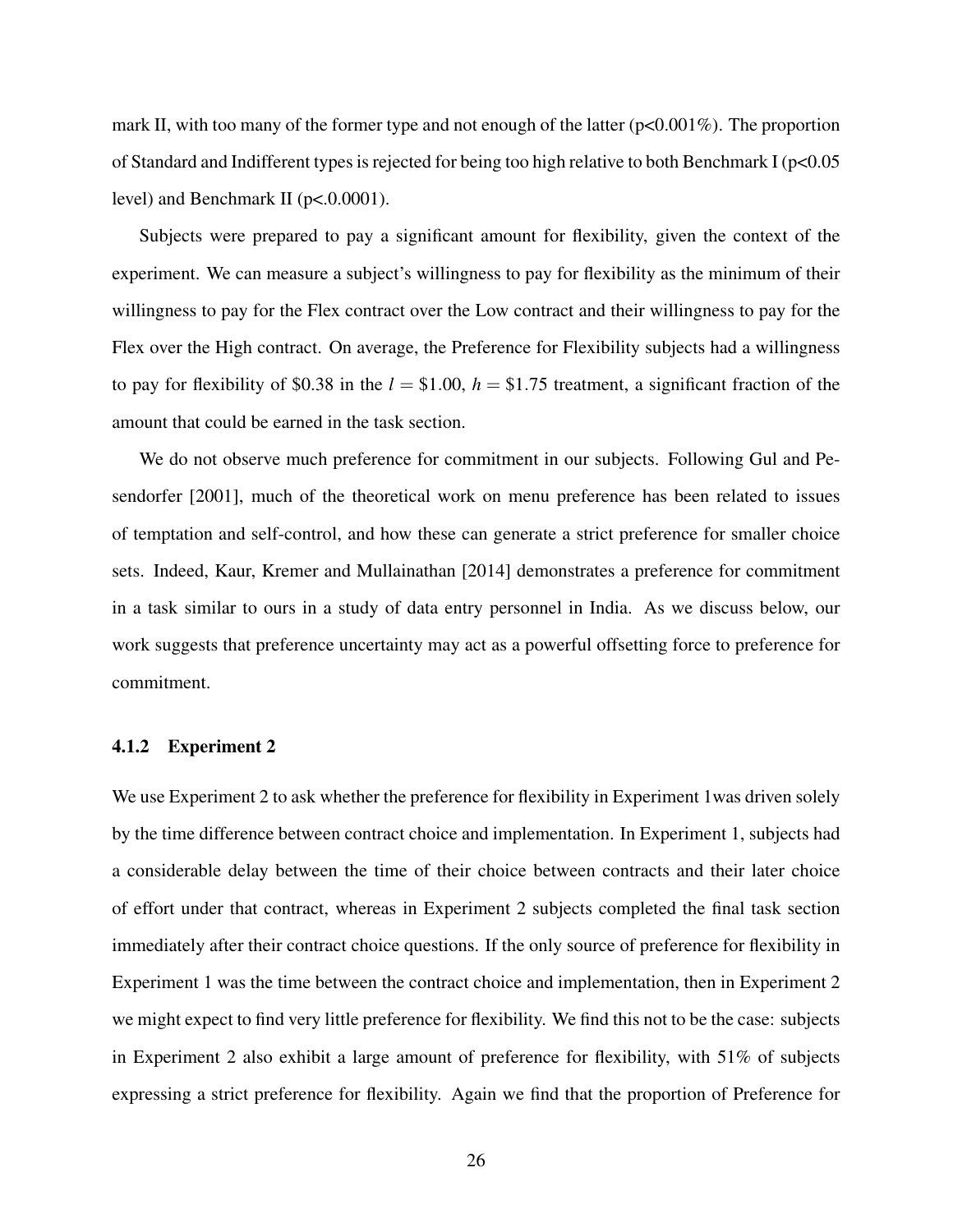Flexibility subjects is rejected for being too high relative to both Benchmarks I and II, while the proportion of Commitment subjects is too low (p<0.0001 in all cases).

| Type        |    | Percent | Benchmark I | Benchmark II |
|-------------|----|---------|-------------|--------------|
| Flexibility | 46 | 51%     | $11\%$      | 16%          |
| Standard    | 28 | 31%     | 22%         | 16%          |
| Indifferent |    | 12%     | 11%         | $4\%$        |
| Commitment  |    | $7\%$   | 55%         | 64%          |

Table III: Breakdown of subject types: Experiment 2

#### 4.1.3 Experiment 3

We use Experiment 3 to examine whether exogenously introducing uncertainty about the contract increases preference for flexibility, and whether subjects respond predictably to changes in uncertainty. If a subject expresses preference for flexibility in the Easy or the Hard contracts in Experiment 3 treatment, then they should also have a preference for flexibility for the Random contract. Furthermore, there may be subjects who exhibit preference for flexibility for the Random contract, but not for either the Easy or Hard contracts. This may include subjects who have no intrinsic preference uncertainty - for example a subject who always prefers (30 tasks, \$0.40) over (20 tasks, \$0.20), but always prefers (20 tasks, \$0.20) over (70 tasks, \$0.40) should exhibit preference for flexibility only for the Random contract. This means the fraction of subjects expressing preference for flexibility should be (weakly) higher in the Random contracts than in either the Easy or the Hard contracts.

Of the 61 well-behaved subjects in this experiment, 41% exhibited preference for flexibility for the Random contract, significantly higher than for the Easy (23%) and Hard (16%) contracts (McNemar p-values of 0.04, 0.01). At the individual level, 84% of subjects behaved in line with the prediction that preference for flexibility in either the Easy or Hard contracts should lead to preference for flexibility in the Random contract. In our sample 28% of subjects exhibited preference for flexibility only for the Random contract.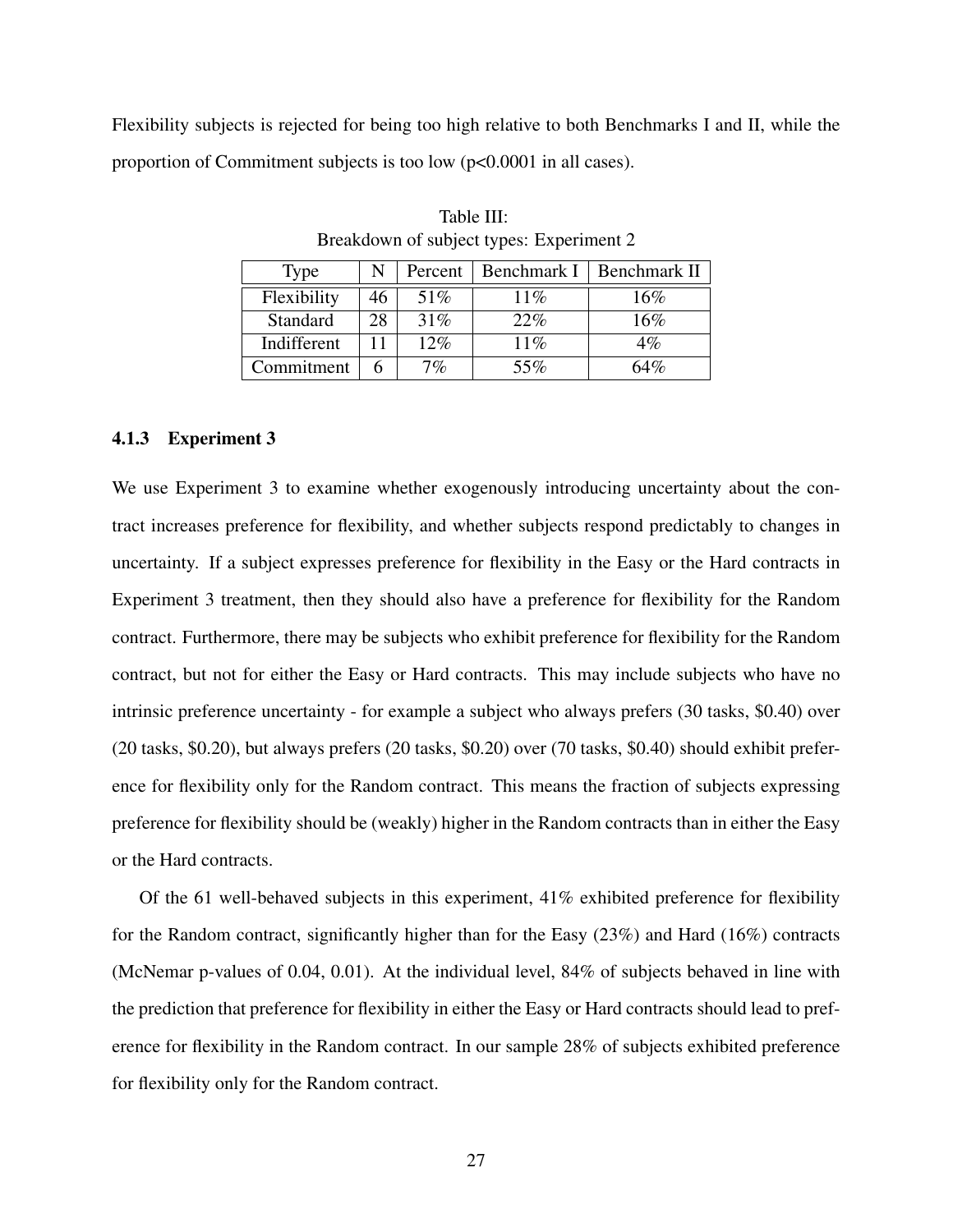### 4.2 Choice from Contracts

Having established that preference for flexibility is a nontrivial phenomenon in all three of our experimental treatments, we turn now to the question of how closely choices from menus seem to be related to choices between menus. As discussed in Ahn and Sarver [2013], there are two primary criteria: that agents who pay to have an option available must at least sometimes make use of that option, which we refer to as "consequentialism", and that agents who use an option as the result of strict preference rather than indifference must be willing to pay to have that option included in their menu, which we refer to as "responsive menu preferences".

#### 4.2.1 Consequentialism

Table IV: Proportions of subjects in Experiment 1 who pay to add an element to a menu who choose that element in the exogenously imposed Flex contract

| Subjects who:                       | N  | Percentage Using 45 | p-value | Percentage 45 Choices | p-value |
|-------------------------------------|----|---------------------|---------|-----------------------|---------|
| Do not strictly prefer Flex to High | 51 | 35%                 |         | $7\%$                 |         |
| Strictly prefer Flex to High        | 74 | 54%                 | .040    | 14%                   | .030    |
|                                     |    |                     |         |                       |         |
| Subjects who:                       | N  | Percentage Using 90 | p-value | Percentage 90 Choices | p-value |
| Do not strictly prefer Flex to Low  | 44 | 50%                 |         | 25%                   |         |
| Strictly prefer Flex to Low         | 81 | 75%                 | .004    | 38%                   |         |

Consequentialism requires that subjects only strictly prefer a larger choice set if the additional options are at least sometimes chosen from the resulting menu. In our experiment, this means that if a subject strictly preferred the Flex menu to either the Low or the High menus, then he or she must exercise the additional option this grants them at least some of the time.

We first test Consequentialism using the data from Experiment 1. The top panel of Table IV divides subjects into those who exhibited a strict preference for Flex over High contracts for the  $l_p = $1.00$ ,  $h_p = $1.75$  treatment, and those that did not. For each group it shows, in the column "Percentage Using 45", the fraction of subjects in each group who performed 45 tasks in at least one of the 11 occasions in which they were exogenously provided with the Flex contract (i.e. on days 1-11 of the experiment). It also shows the fraction of all days in which the 45 task level was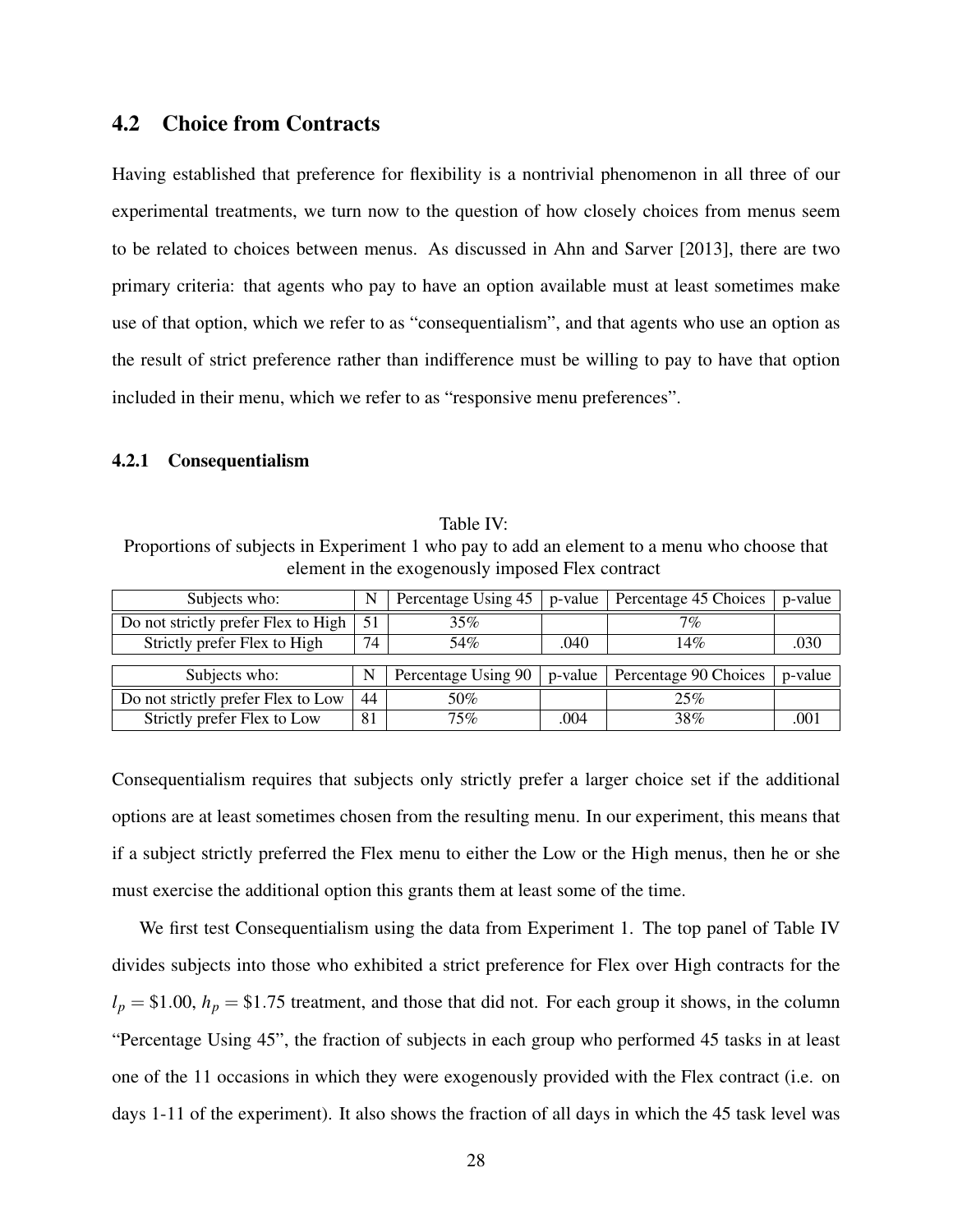used ("Percentage 45 Choices"). The second panel divides subjects into those who exhibited a strict preference for Flex over Low and those that did not, reporting the fraction of subjects who performed 90 tasks in the exogenously provided Flex contract.

We can use this data to put a lower bound on the fraction of subjects who satisfy consequentialism. In our subject pool, we find that 60% of subjects utilize every option that they pay to include in their choice set (i.e use the 45 task level if they prefer Flex to High, and the 90 level if they prefer Flex to Low, and use both if they prefer Flex to both Low and High). These subjects satisfy Consequentialism. For the remaining 40% of subjects, we do not know whether they violate the Consequentialism axiom, or whether they have a positive probability of using the relevant task level, but happened, by chance, not to do so in our sample of 11 tasks. However, we can make probabilistic statements of the likelihood of such an event. For example, a subject who had a 50% probability of using the 45 task effort level in any task section has approximately a 0.05% chance of not doing so in any of the 11 trials. As a useful yardstick, the largest probability of using a given task that we can reject at the 5% level if we observe no such choices in 11 trials is 24%.

What is clear from Table IV is that there is a link between subject's menu preferences and their subsequent choice of effort level. While this is not a requirement of the model characterized by AS, it is implied if the number of subjects who are indifferent between the different elements of the Flex contract is small.<sup>20</sup> Table IV shows that subjects who paid to add an element to a menu were significantly more likely to exercise that option: for example 75% of subjects who were prepared to pay for the Flex over the Low contract completed 90 questions, compared to 50% of those that were not prepared to pay. Subjects who paid for an option also made use of it more frequently: for example those that were prepared to pay for the high option used it in 38% of task sections compared to 25% for those that were not. All such differences are significant at the 5% level (Mann Whitney test).

<sup>&</sup>lt;sup>20</sup>The number of indifferent subjects is an upper bound on the number of subjects who do not strictly prefer Flex over High (Low) but complete 45 (90) tasks. For a further discussion see Section 4.2.2.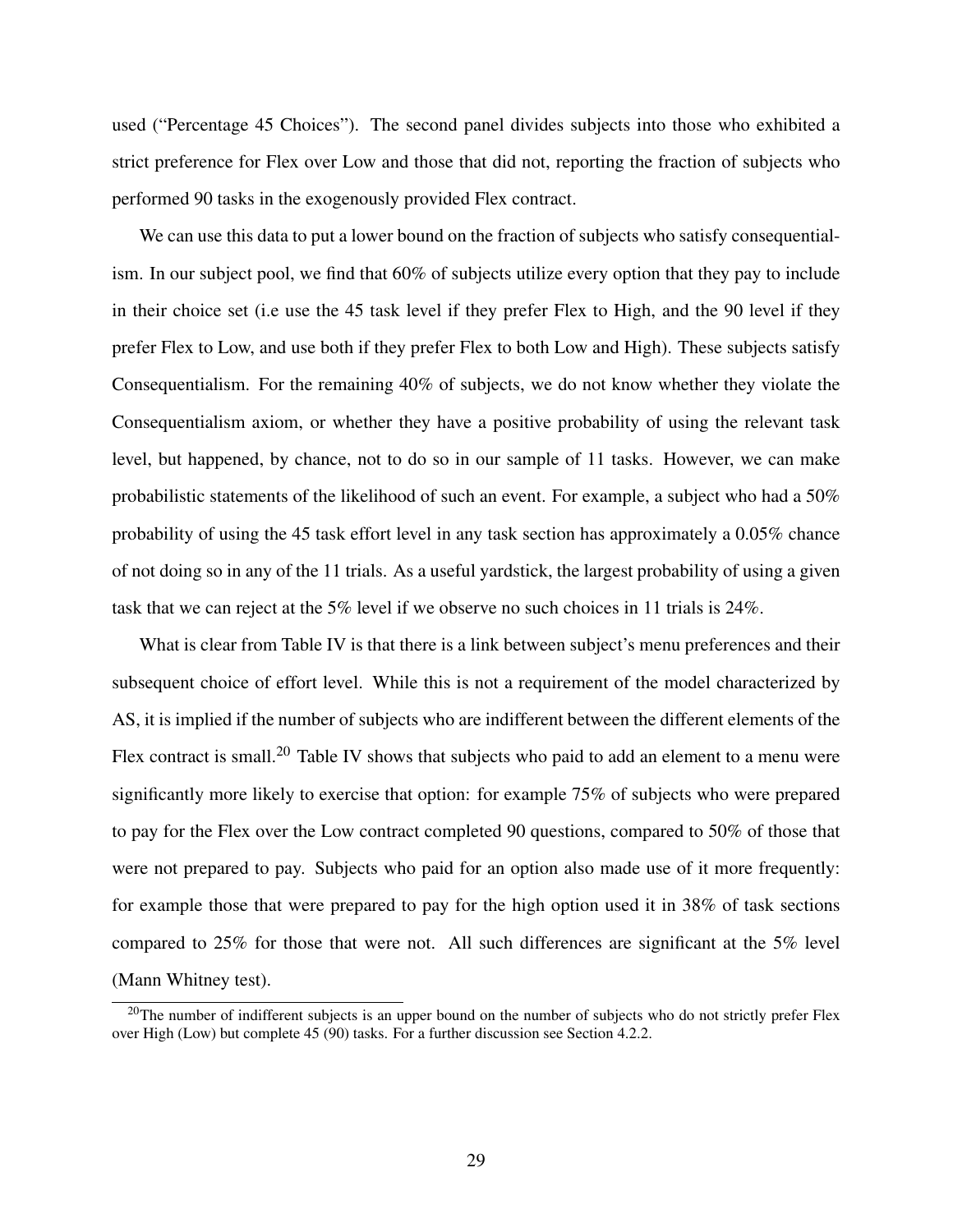#### Table V:

Proportions of subjects Experiment 2 who pay to add an element to a menu who choose that element in the exogenously imposed Flex contract

| Subjects who:                       | Fraction doing 20 tasks in Flex | $\mathbf N$     | p-value                |
|-------------------------------------|---------------------------------|-----------------|------------------------|
| Do not strictly prefer Flex to High | $0.08\,$                        | 26              |                        |
| Strictly prefer Flex to High        | 0.31                            | $\overline{65}$ | $p=0.02$               |
|                                     |                                 |                 |                        |
| Subjects who:                       | Fraction doing 50 tasks in Flex | $\mathbf N$     | p-value                |
| Do not strictly prefer Flex to Low  | 0.45                            | 33              |                        |
| Strictly prefer Flex to Low         | 0.67                            |                 | $\frac{1}{58}$ p=0.004 |

We see similar support for Consequentialism in Experiment 2 as can be seen in Table V. Because subjects in this treatment only make one choice from the Flex contract, we cannot construct meaningful random choice rules at the individual level. Instead, we pool subjects into an equivalence class based on whether or not they preferred to add a given option (either High or Low) to the contract, and ask whether the group of individuals who paid to add the High (Low) option were more likely to choose to complete the High (Low) number of tasks. Again we find that subjects who paid to include an option are much more likely to choose that option than are people who did not pay to include it in their contract.

#### 4.2.2 Responsive Menu Preferences

The converse of the Consequentialism condition is that if a subject has some probability of choosing an alternative then they should be prepared to pay to include it in a menu: i.e.  $\lambda^{A\cup\{x\}}(x) > 0$ implies  $A \cup \{x\}$  ≻ A. In Experiment 1, this implies that subjects who made use of the 45 tasks under the Flex contract in some task section should strictly prefer Flex to High, while subjects who did 90 tasks should strictly prefer Flex to Low. Table VI shows the menu preferences of these two groups of subjects. It shows that a considerable majority (69%) of subjects who at some point did 45 tasks did indeed strictly prefer Flex to High. As a benchmark, only 51% of subjects who never use the 45 task level prefer Flex to High - significantly different at the  $5\%$  level (p=0.040). Thus, subjects who actually used the 45 task effort level were more likely to pay to have it included in their contract. While this is not a direct implication of the AS model, it is what we would expect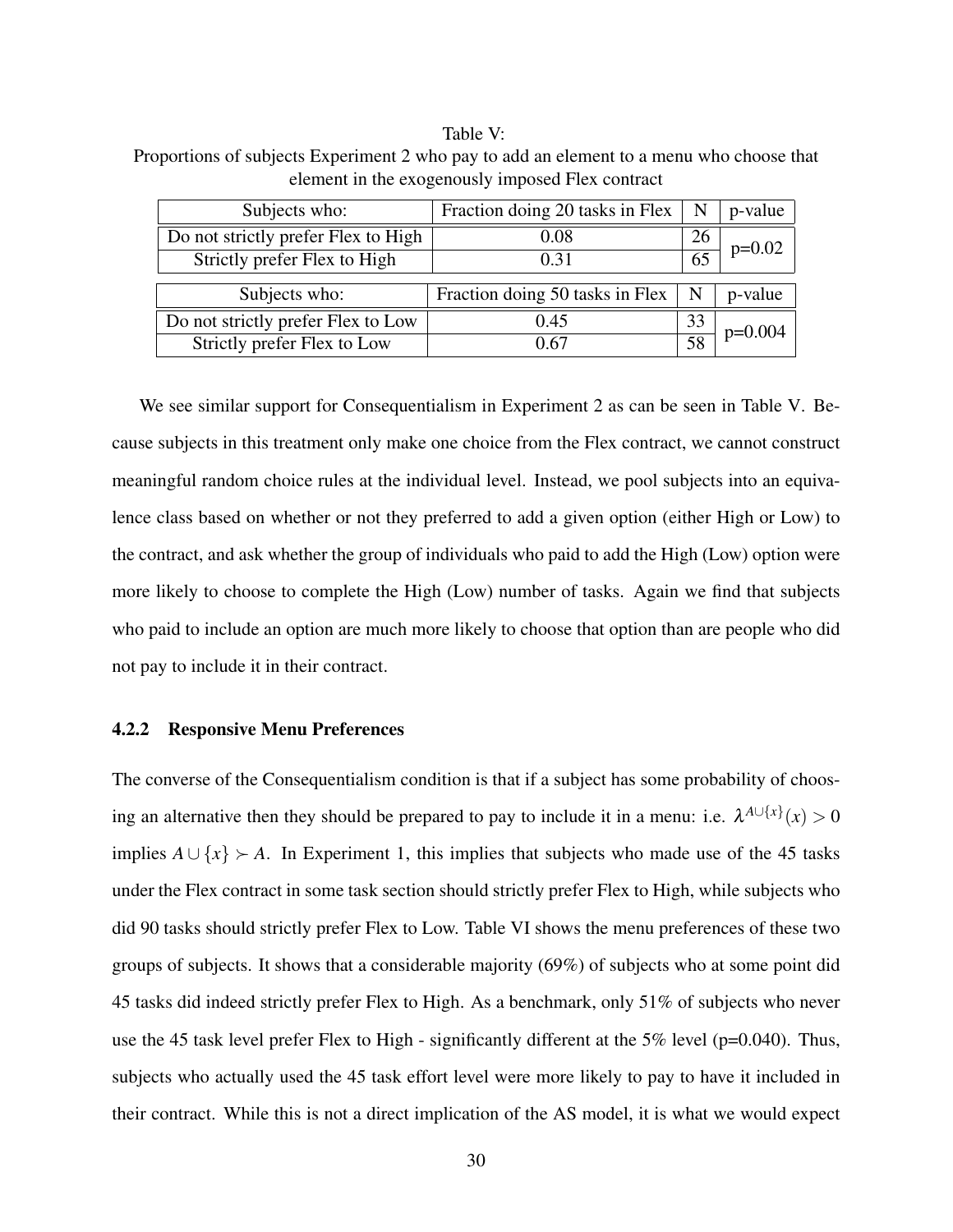to see if there is heterogeneity in the distribution of effort costs across the population. Similarly, 73% of subjects who did 90 tasks preferred Flex to Low (relative to 48% of the subjects who never used the 90 task level - significantly different at the 1% level, p=0.004).

As AS point out, requiring the converse of Consequentialism is overly restrictive: it could be the case that the subject was indifferent between (for example), performing 45 tasks for \$1.00 or performing 90 tasks for \$1.75, but preferred both to performing 0 tasks for \$0.00. Such a subject would choose to do one of 45 or 90 tasks, but would not pay for that effort level to be included in their contract. Thus, the fact that some subjects who did 45 tasks (90 tasks) were not prepared to pay for Flex over High (Flex over Low) may be due to indifference, or a strength of preference of less than \$0.01, the smallest increment measurable in our multiple price lists. Such subjects should display no strict preferences between contracts - i.e. they should fall into the 'Indifferent' category. The final column of Table VI shows that dropping these subjects increases compliance with the Responsive Menu Preference condition - to 87% for subjects who did 45 tasks from the Flex contract and to 91% for subjects who did 90 tasks.

Table VI: Percentage of subjects in Experiment 1 preferring to add Low (High), for subjects that do and do not use the 45 (90) tasks in Flex contract

| Subjects doing       | Menu Preference: | All Subjects | Non-Indifferent |
|----------------------|------------------|--------------|-----------------|
| 45 tasks in Flex     | $F \succ H$      | 69%          | $87\%$          |
| NOT 45 tasks in Flex | $F \succ H$      | 51%          | 61%             |
| Subjects doing       | Menu Preference: | All Subjects | Non-Indifferent |
| 90 tasks in Flex     | $F \succ L$      | 73%          | 91%             |
| NOT 90 tasks in Flex | $F \succ L$      | 48%          | $57\%$          |

Similarly, subjects in Experiment 2 behave in line with the Responsive Menu Preferences condition. Of the subjects who completed the Low (High) number of tasks in the exogenously given Flex contract,  $91\%$  (73%) paid to have that option included in their menu, that is they paid to have the Flex contract rather than the High (Low) contract. Again, dropping those subjects who never expressed any strict preference between menus increases compliance to 91% for the Low option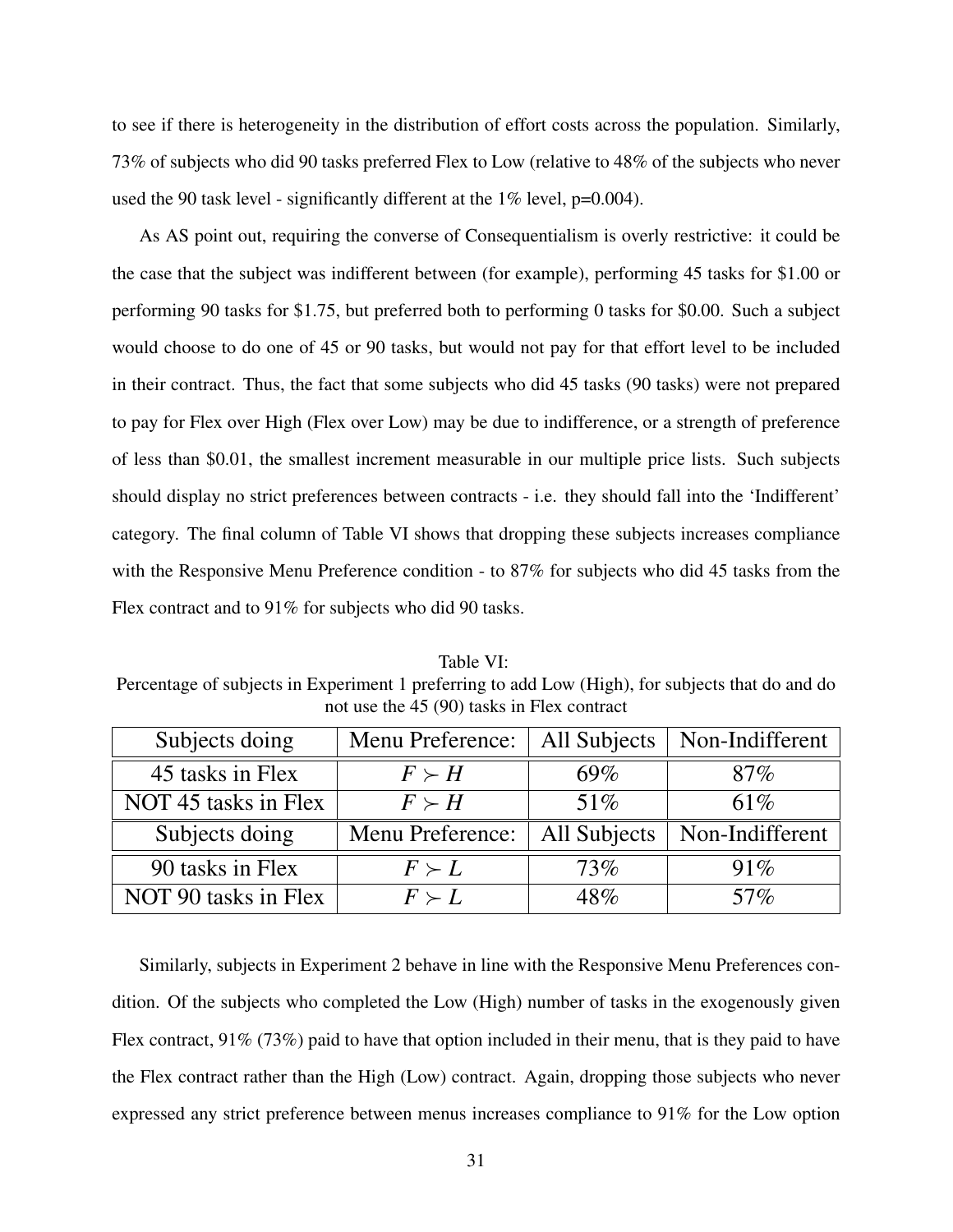and 85% for the High option.

#### Table VII:

Percentage of subjects in Experiment 2 preferring to add Low (High), for subjects that do and do not use the Low (High) number of tasks in Flex contract

| Subjects doing       | Menu Preference: | All Subjects | Non-Indifferent |
|----------------------|------------------|--------------|-----------------|
| 45 tasks in Flex     | $F \succ H$      | 91%          | 91%             |
| NOT 45 tasks in Flex | $F \succ H$      | 65%          | 78%             |
| Subjects doing       | Menu Preference: | All Subjects | Non-Indifferent |
| 90 tasks in Flex     | $F \succ L$      | 72%          | 85%             |
| NOT 90 tasks in Flex | $F \succ L$      | 51%          | 56%             |

# 5 Discussion

Our results demonstrate that many of our subjects exhibit a strict preference for flexibility. We also demonstrate that preferences over work contracts are related to choices *from* those contracts, and respond in a predictable manner to exogenous changes in uncertainty. The latter two findings provide supporting evidence that the preference for flexibility we find is a rational response to preference uncertainty, rather than either a heuristic preference for larger choice sets, or a failure of rationality that leads subjects to ignore that flexibility has no value when preferences are known. If subjects were irrationally demanding contracts with more options, we would not expect to see this flexibility being used, nor would we expect to see demand increase as flexibility becomes more valuable.

It is perhaps more surprising that we find as much preference for flexibility as we do in Experiment 2, when the time between the choice of contract and the utilization of that contract is collapsed. Finding considerable amounts of preference for flexibility in even the very short term is indicative that preference uncertainty may be important over even the comparatively short term. An alternate explanation would be that subjects in the Experiment 2 were uncertain about their ability to complete tasks due to the relatively greater time pressure. However, this explanation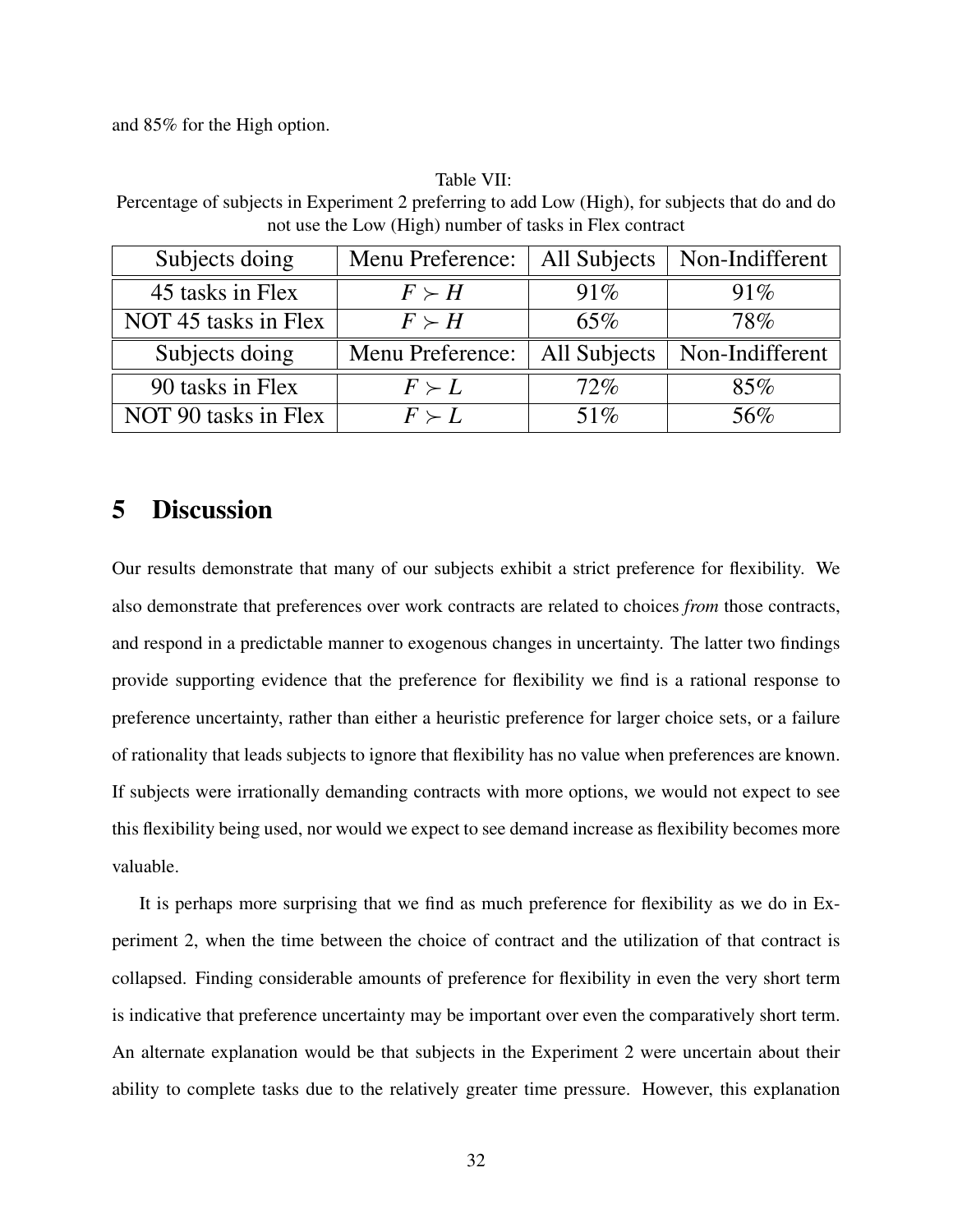seems unlikely given the subjects' performance in the task section they completed prior to making choices between contracts - it seems as though the time constraint was rarely a factor for these subjects. Subjects rarely completed tasks at a rate that would be incommensurate with being able to complete the High number of tasks: in only 12% of tasks sections did subjects complete tasks at a rate that would not have finished the High level of tasks within the time limit. In fact, subjects who experienced a task section in which they would not have completed 50 tasks at their current rate expressed lower preference for flexibility than subjects who did not (0.17 vs 0.39, Fisher exact p=0.087).

Our results have important implications for models of temptation and self-control. Since the work of Gul and Pesendorfer [2001], it has been understood that a key implication of temptation is a preference for commitment - i.e. a preference for *smaller* menus. Such models often rule out preference for flexibility of the type observed in our experiment. Yet, despite the apparent ubiquity of temptation, commitment devices are relatively rare (see Laibson et al. [2015] particularly). One possible reason for this, suggested by Amador, Werning and Angeletos [2006], is the offsetting impact of preference uncertainty. For example, committing to perform a certain amount of work on a given day may be a bad idea if there are 'effort shocks' which may make providing that work very costly. Our results show that such preference uncertainty can be important in a work contract setting. However, Kaur, Kremer and Mullainathan [2014] find a significant preference for commitment in a closely related context. This suggests that there may be significant welfare gains from designing 'smart' commitment contracts of the type discussed in Amador, Werning and Angeletos [2006] by incorporating a degree of flexibility into commitment devices. Indeed there already exist services which offer more flexible forms of commitment.<sup>21</sup>

One possible alternative cause of a preference for flexibility is a *preference for hedging.* As discussed by Epstein, Marinacci and Seo [2007] and Saito [2015], a DM with uncertainty averse preferences prefers to hedge between uncertain prospects by randomizing between them. If DMs can perform such randomizations on their own, then they may strictly prefer larger choice sets as

 $21$ For example, https://www.beeminder.com/.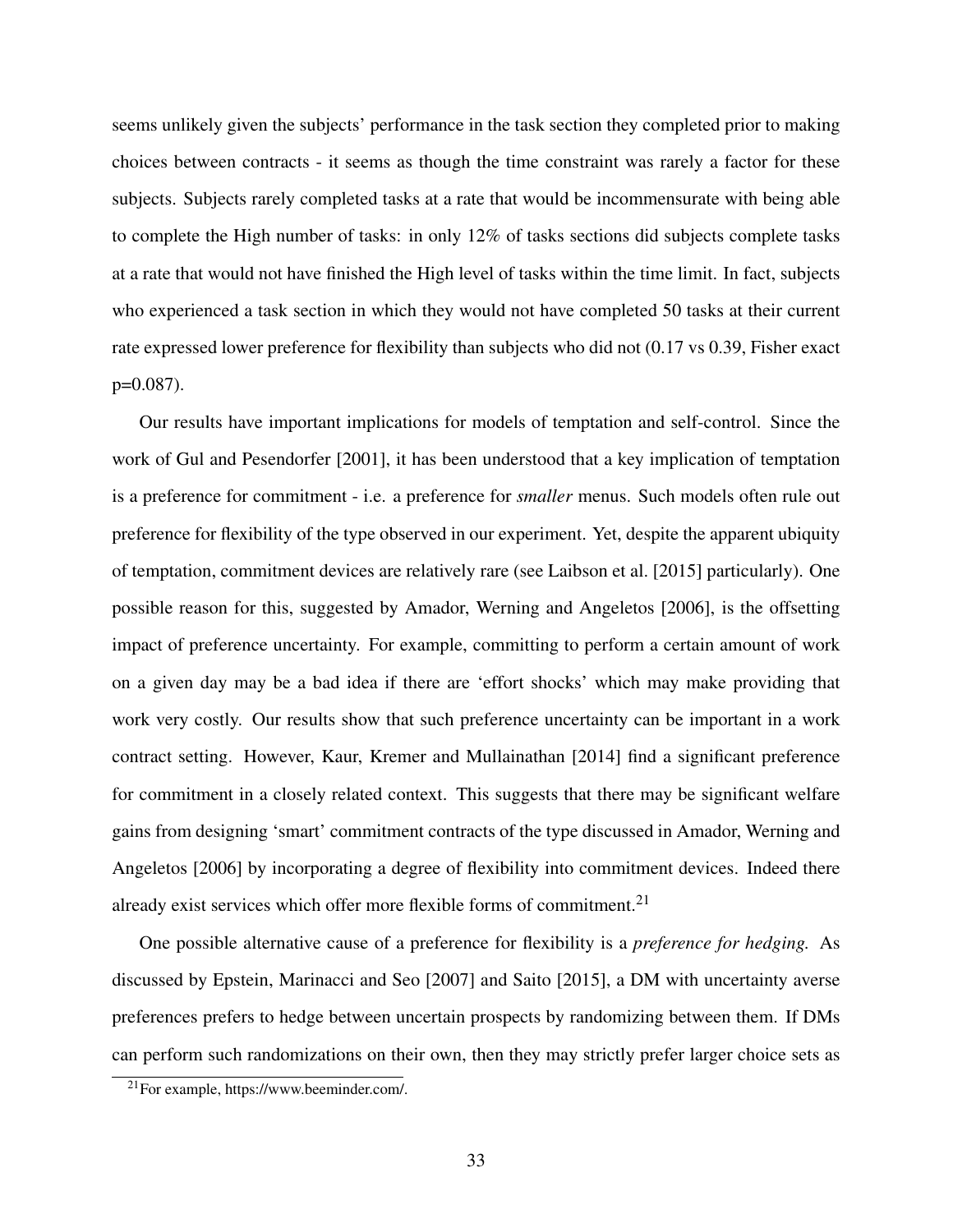this allows them to hedge using their own devices. Whether our data can be explained as resulting from a preference for a hedging depends on whether a particular effort/payment pair is viewed as an uncertain prospect at the time at which it is chosen from a given menu. If so, then a preference for hedging could indeed lead to a preference for flexibility, and would also imply monotonicity, consequentialism and responsive menu preferences. However, as the Certainty Strategic Rationality axiom of Saito [2015] makes clear, prospects the outcome of which are certain at the time of choice do not need to be hedged, and therefore do not lead to a preference for flexibility. Arguably, in our experiment, uncertainty has resolved itself by the time that choice of effort occurs, making preference for hedging a less compelling explanation for observed menu preferences.

# 6 Related Literature

There is a relatively small but growing literature on menu preference in laboratory and field experiments. In the laboratory, Sonsino and Mandelbaum [2001] document a preference for increased menu size and experimentally examine the trade-off between a desire for larger choice sets and decision complexity by eliciting subjects' values for stochastic asset portfolios that vary in the number of options they contain. In their across-subjects design, they find that subjects placed a higher value on larger menus compared to strict subsets of those menus, which they interpret as a form of flexibility-seeking, based on the nature of the elements added. This differs from the definition of flexibility we consider, which requires a DM to value the union of two menus strictly higher than either of the submenus.

The related (though opposing) phenomenon of preference for smaller menus has also been experimentally documented in several environments, ranging from field experiments (Ashraf, Karlan and Yin [2006], Giné, Karlan and Zinman [2010], and Kaur, Kremer and Mullainathan [2014]) to laboratory experiments with real-effort tasks (Houser et al. [2010], Augenblick, Niederle and Sprenger [2013] and Toussaert [2018*a*]). Most closely related to our experiment is Kaur, Kremer and Mullainathan [2014], which studies commitment-seeking behavior in a field experiment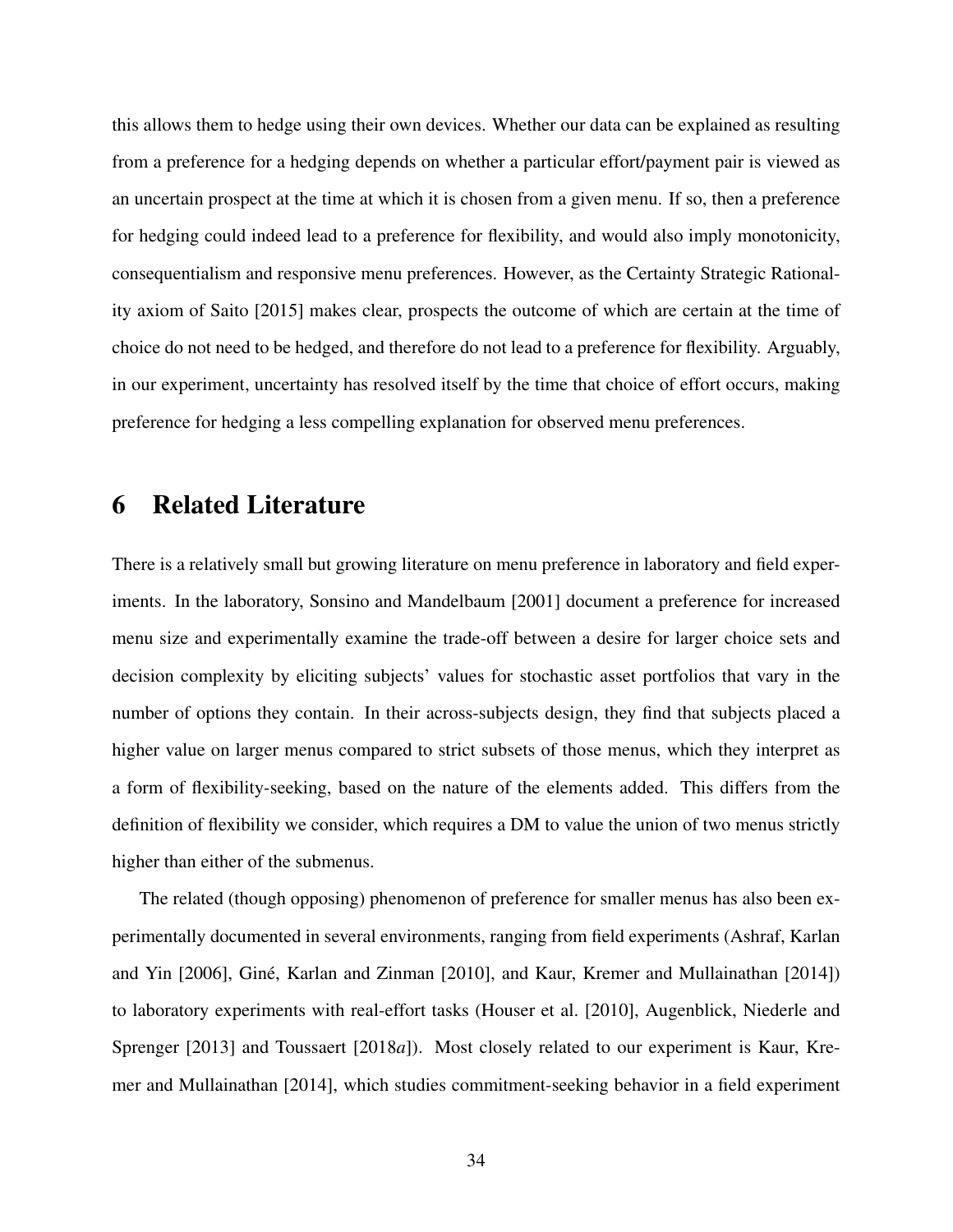involving data-entry workers in India who similarly choose between different contract structures. An important aspect of future work is therefore to identify the interplay between preference for commitment and flexibility.

A recent paper by Le Lec and Tarroux [2020] experimentally studies menu preferences. The objects of choice are websites that the subjects can look at in the second half of the experiment. Unlike our results, the authors find strong evidence for choice aversion - i.e. the value of larger choices is below what would be expected given the valuation of smaller choice sets. Interestingly, rather than the possibility of temptation, the preferred explanation is a fear of bad decisions at the second stage. Combined with our results this suggest that choice set attitudes are dependent on the underlying object of choice. Understanding the nature of this relationship is an important avenue for future research. Indeed a recent working paper, Costa-Gomes, Cueva and Gerasimou [2019] finds evidence that subjects will pay to defer choice between consumer goods, which is operationally similar to our preference for flexibility.

Stochastic choice has been experimentally documented at least as far back as Tversky [1969]. Numerous experiments, often intended to test Expected Utility and relaxations thereof, have found that subjects often change their answer to a question when it is repeated, and have treated this data as a form of 'reliability check' as in Camerer [1989], or used this data to estimate a model with 'mistakes' or white noise variation, as in Hey and Orme [1994]. Later work has treated the stochastic choice as an explicit object of study, as in Hey [2001] which investigates whether the choices have reduced variability with increased repetition. More recently, Regenwetter and Davis-Stober [2012] test whether it is possible for seemingly intransitive choice data to come from a collection of underlying weak orders (as in GP), and finds that the data in their sample is consistent with that possibility. On the other hand, Agranov and Ortoleva [2013] also investigates stochastic choice behavior, but finds that subjects actually paid to use a costly randomization device, which they argue is a type of stochastic choice that is not explained using random utility, but fits better with models of hedging.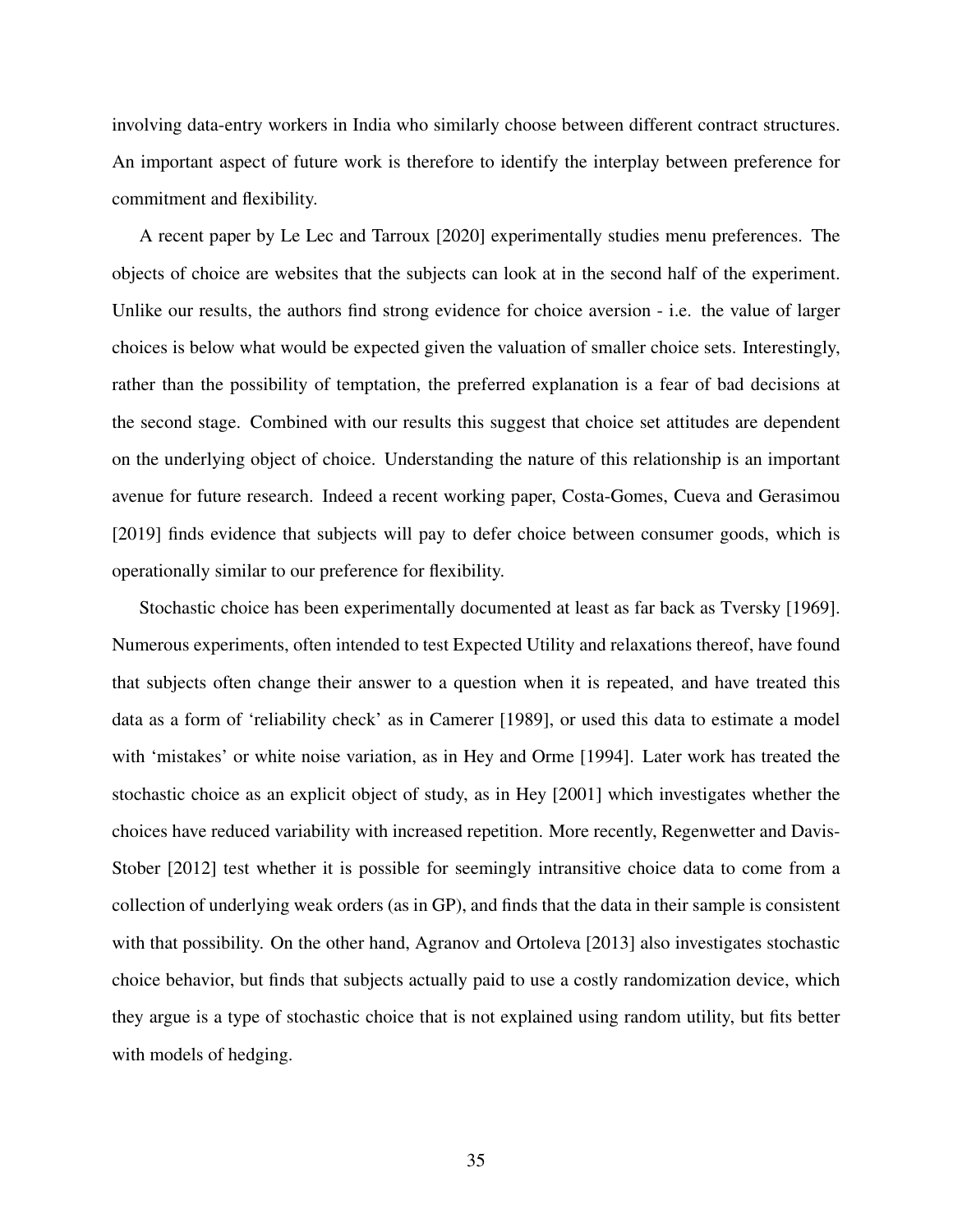# 7 Conclusion

In this paper we ask whether there is evidence that preference for flexibility is a potentially important consideration in menu choice, particularly with respect to the design of contracts, and if so, whether that flexibility-seeking behavior is consistent with the preference uncertainty interpretation. We gather data from a quasi-field experimental labor market setting, in which we observe subjects' choices between contracts with varying degrees of flexibility as well as their behavior when working under those contracts. We find that for our subjects, flexibility is an important consideration in the choice of labor contracts: 61% of our subjects expressed a strict preference for flexibility for some set of parameters. Moreover, the subjects' choices between contracts were predictive of their behavior when choosing effort levels from contracts, in a way consistent with the predictions of Ahn and Sarver [2013] which relate preference uncertainty to preference for flexibility. Further, we find that flexibility-seeking behavior responds predictably to the introduction of exogenous uncertainty, but also persists even when the plausible degree of non-preference uncertainty is diminished by implementing the chosen contracts immediately after the choice between menus. In sum, the behavior of the subjects in our experiment is consistent with agents who compensate for preference uncertainty by demanding flexibility. As we discuss in Section 5, preference for flexibility motivated by preference uncertainty may play an important role in understanding the observed menu choices of agents, particularly those who also experience issues related to temptation or self-control.<sup>22</sup>

<sup>22</sup>Dean: Columbia University; McNeill: University of Toronto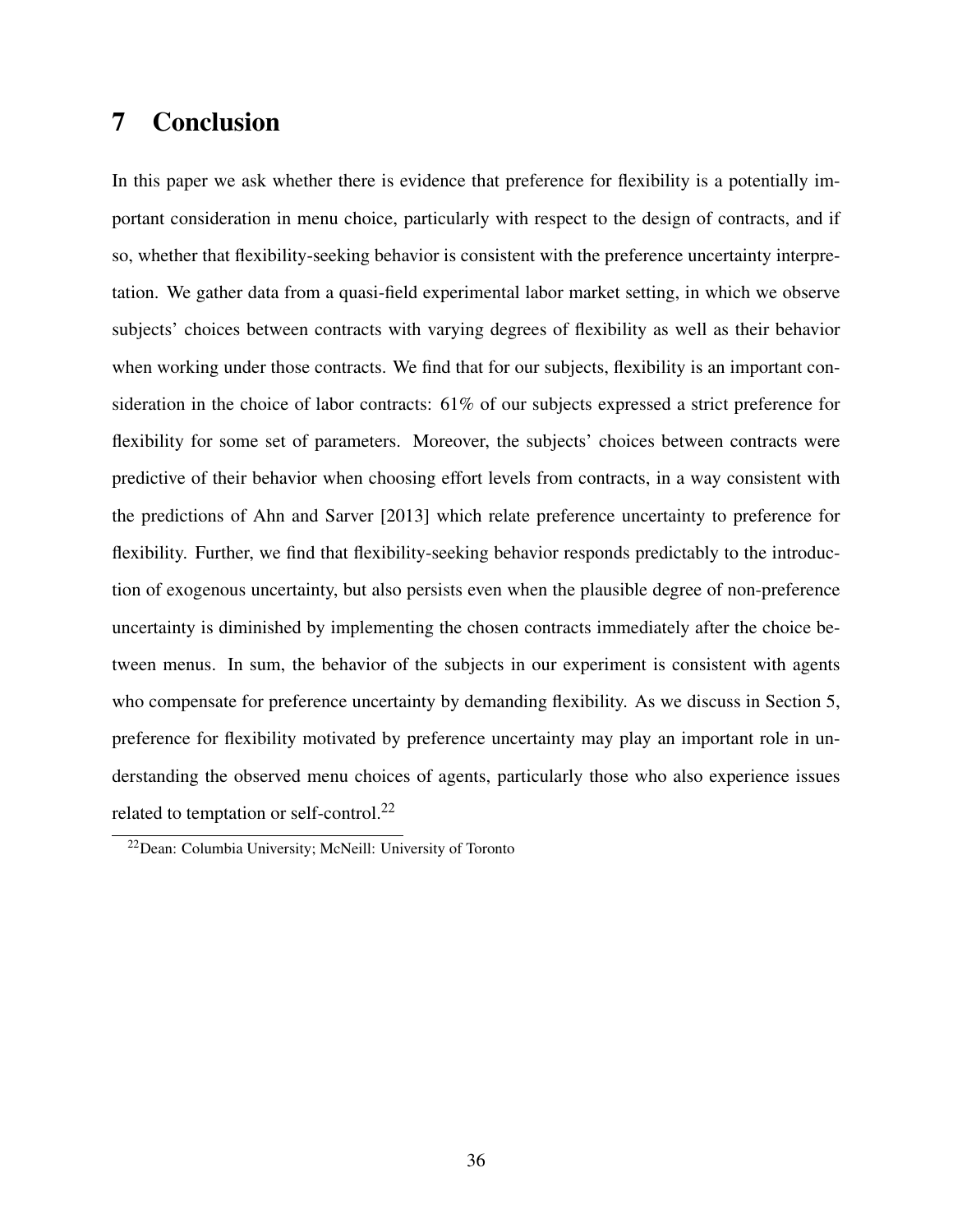# References

Agranov, Marina and Pietro Ortoleva. 2013. "Stochastic Choice and Hedging\*.".

- Ahn, David and Todd Sarver. 2013. "Preference for Flexibility and Random Choice." *Econometrica* 81(1):341–361.
- Amador, Manuel, Ivan Werning and George-Marios Angeletos. 2006. "Commitment vs. Flexibility." *Econometrica* 74(2):365–396.
- Ashraf, Nava, Dean Karlan and Wesley Yin. 2006. "Tying Odysseus to the Mast: Evidence from a Commitment Savings Product in the Philippines." *The Quarterly Journal of Economics* 101(2):635–672.
- Augenblick, Ned, Muriel Niederle and Charles Sprenger. 2013. "Working Over Time: Dynamic Inconsistency in Real Effort Tasks\*.".
- Beatty, Timothy and Ian A Crawford. 2011. "How Demanding Is the Revealed Preference Approach to Demand?" *American Economic Review* 101(6):2782–2795.
- Bronars, Stephen. 1987. "The Power of Nonparametric Tests of Preference Maximization." *Econometrica* 55(3):693–698.
- Bryan, Gharad, Dean Karlan and Scott Nelson. 2010. "Commitment devices." *Annu. Rev. Econ.* 2(1):671–698.
- Camerer, Colin F. 1989. "An Experimental Test of Several Generalized Utility Theories." *Journal of Risk and Uncertainty* 2(1):61–104.
- Costa-Gomes, Miguel, Carlos Cueva and Georgios Gerasimou. 2019. *Choice, deferral and consistency*.
- Dean, Mark and John McNeill. 2014. Preference for Flexibility and Random Choice: an Experimental Analysis. Working Papers 2014-10 Brown University, Department of Economics.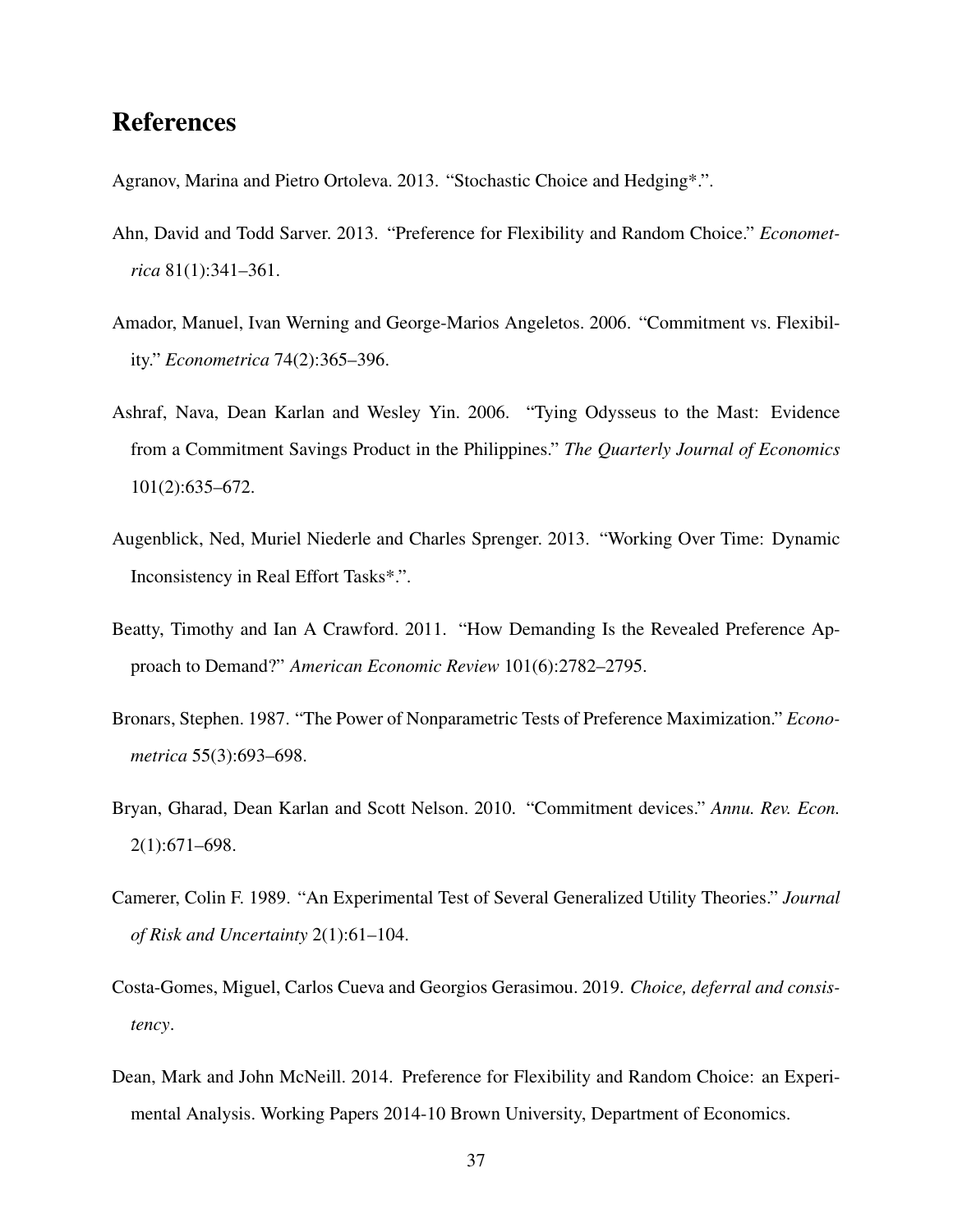- Dekel, Eddie, Barton Lipman and Aldo Rustichini. 2001. "Representing Preferences with a Unique Subjective State Space." *Econometrica* 69(4):891–934.
- Epstein, Larry G., Massimo Marinacci and Kyoungwon Seo. 2007. "Coarse Contingencies and Ambiguity." *Theoretical Economics* 2(4):355–394.
- Galperti, Simone. 2015. "Commitment, Flexibility, and Optimal Screening of Time Inconsistency." *Econometrica* 83(4):1425–1465.
- Giné, Xavier, Dean Karlan and Jonathan Zinman. 2010. "Put Your Money Where Your Butt Is: A Commitment Contract for Smoking Cessation." *American Economic Journal: Applied Economics* 2(4):213–235.
- Gul, Faruk and Wolfgang Pesendorfer. 2001. "Temptation and Self-control." *Econometrica* 69(6):1403–1435.
- Gul, Faruk and Wolfgang Pesendorfer. 2006. "Random Expected Utility." *Econometrica* 74(1):121–146.
- Hey, John and Chris Orme. 1994. "Investigating Generalizations of Expected Utility Theory Using Experimental Data." *Econometrica* 62(6):1291–1326.
- Hey, John D. 2001. "Does Repetition Improve Consistency?" *Experimental Economics* 4:5–54.
- Houser, Daniel, Daniel Schunk, Joachim Winter and Erte Xiao. 2010. "Temptation and Commitment in the Laboratory\*.".
- Kaur, Supreet, Michael Kremer and Sendhil Mullainathan. 2014. "Self-Control at Work." *Journal of Political Economy, forthcoming* .
- Kreps, DM. 1979. "A Representation Theorem for "Preference for Flexibility." *Econometrica* 47(3):565–577.